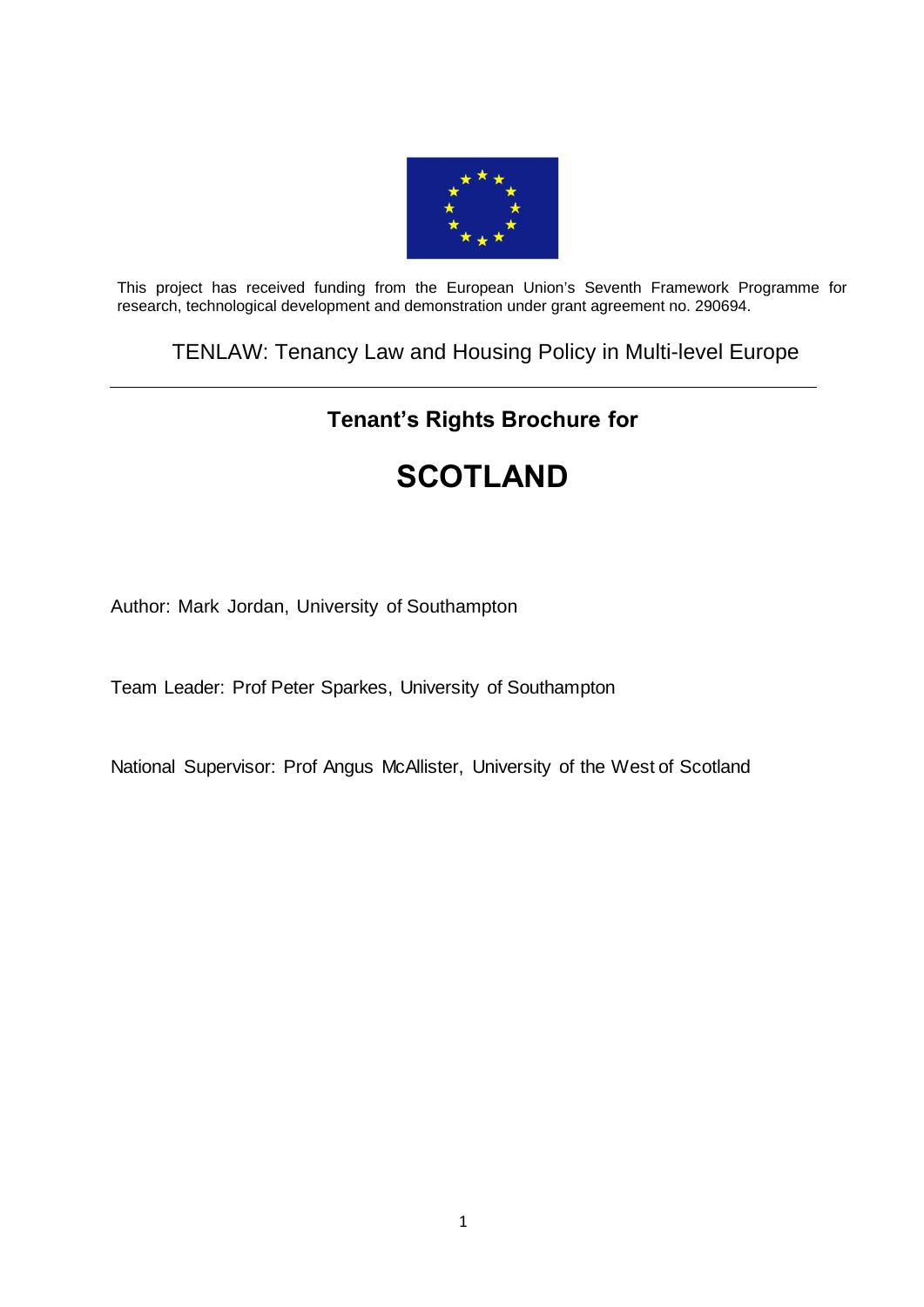# Tenant's Rights Brochure

# **SCOTLAND**

Mark Jordan

# **Table of Contents**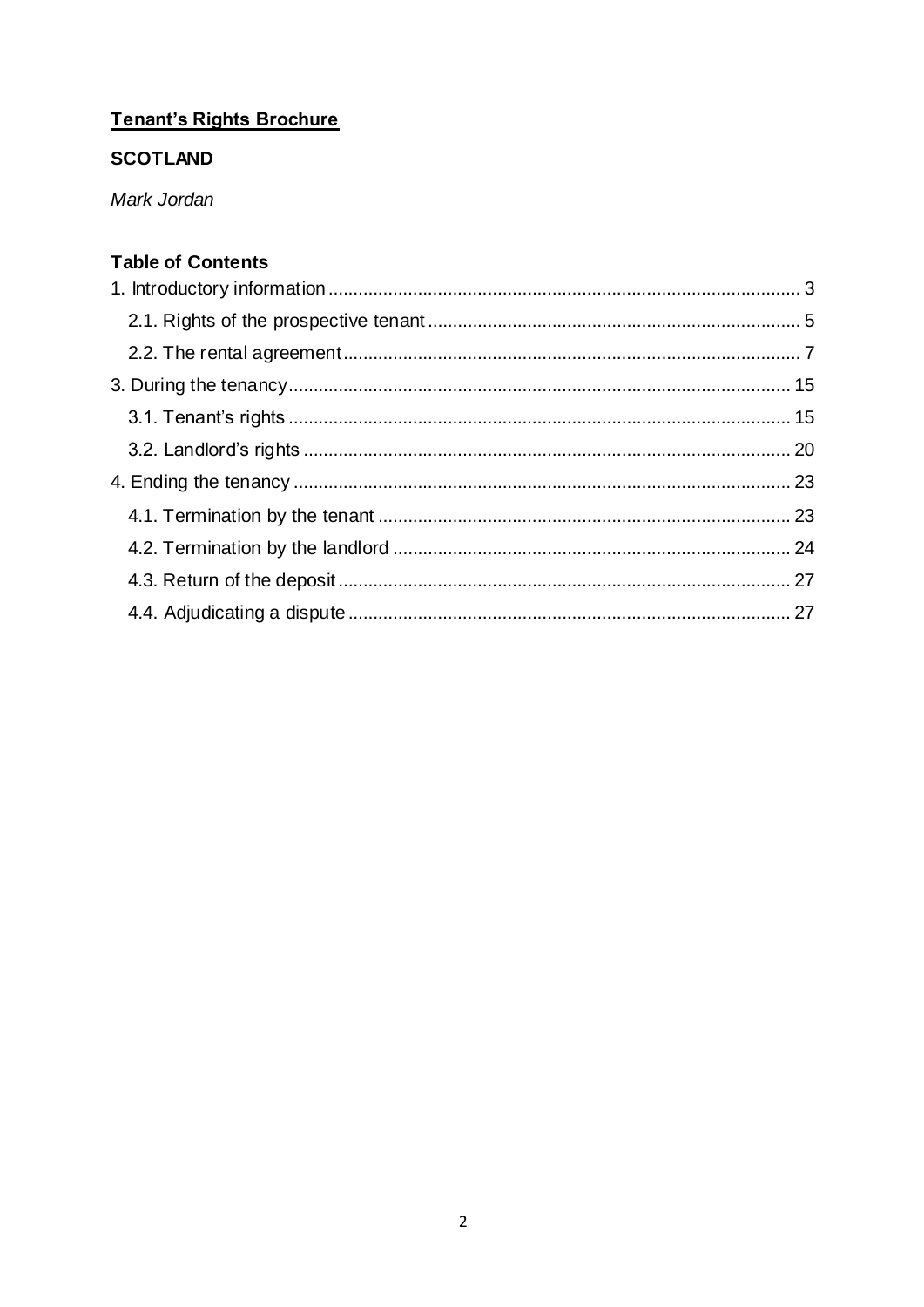#### <span id="page-2-0"></span>**1. Introductory information**

- Give a very brief introduction on the national rental market
	- o Current supply and demand situation

During the latter part of the twentieth century the owner occupier sector became the dominant tenure form in Scotland. Indeed, by 2011, the Scottish housing situation was increasingly distinguishable by high, although gradually declining, rates of owner occupation 65% (EU average ca. 71%) and lower rates of renting 33% (EU average ca. 29%). Within the rental market the local authority rented sector has been in consistent decline (15%). At the same time there has been strong growth in the size of the housing association sector (8.3%) as well as resurgence in the private rented sector (10.9%).

The Scottish population in 2011 is roughly 5.3 million and growing. Between 2001 and 2011 the number of households in Scotland increased by 8% to reach almost 2.4 million. A 2012 Government review set out that the number of households is increasing due to smaller average household size with more people living alone and in smaller households. The Scottish Executive predicts a need for more than 20,000 new homes to be built each year to accommodate household growth across all tenure forms.

In 2011, households in Scotland had an average of 5.0 rooms, this was a slight increase since 2001 when it was 4.8 rooms per household. The number of rooms per household varied widely across Scotland, reflecting the differing types of housing prevalent in urban and rural areas. Scotland's housing situation continues to be characterised by the presence of high levels of flats or apartments (38%) and the low levels of detached housing units (21%).

In the first quarter of 2013, Citylet recorded that the average Scottish rent nationwide was £675 but that average monthly rents varied considerably from city to city with the highest rents in Aberdeen (£961) and Edinburgh (£817) and lower rents in Dundee (£572) and Glasgow (£613). With respect to affordability the Review of the Private Rented Sector (2009) identified the private rented sector as the least affordable rented tenure - with almost two fifths of tenants paying more than a quarter of their income in rent (EU average ca. 16.9%).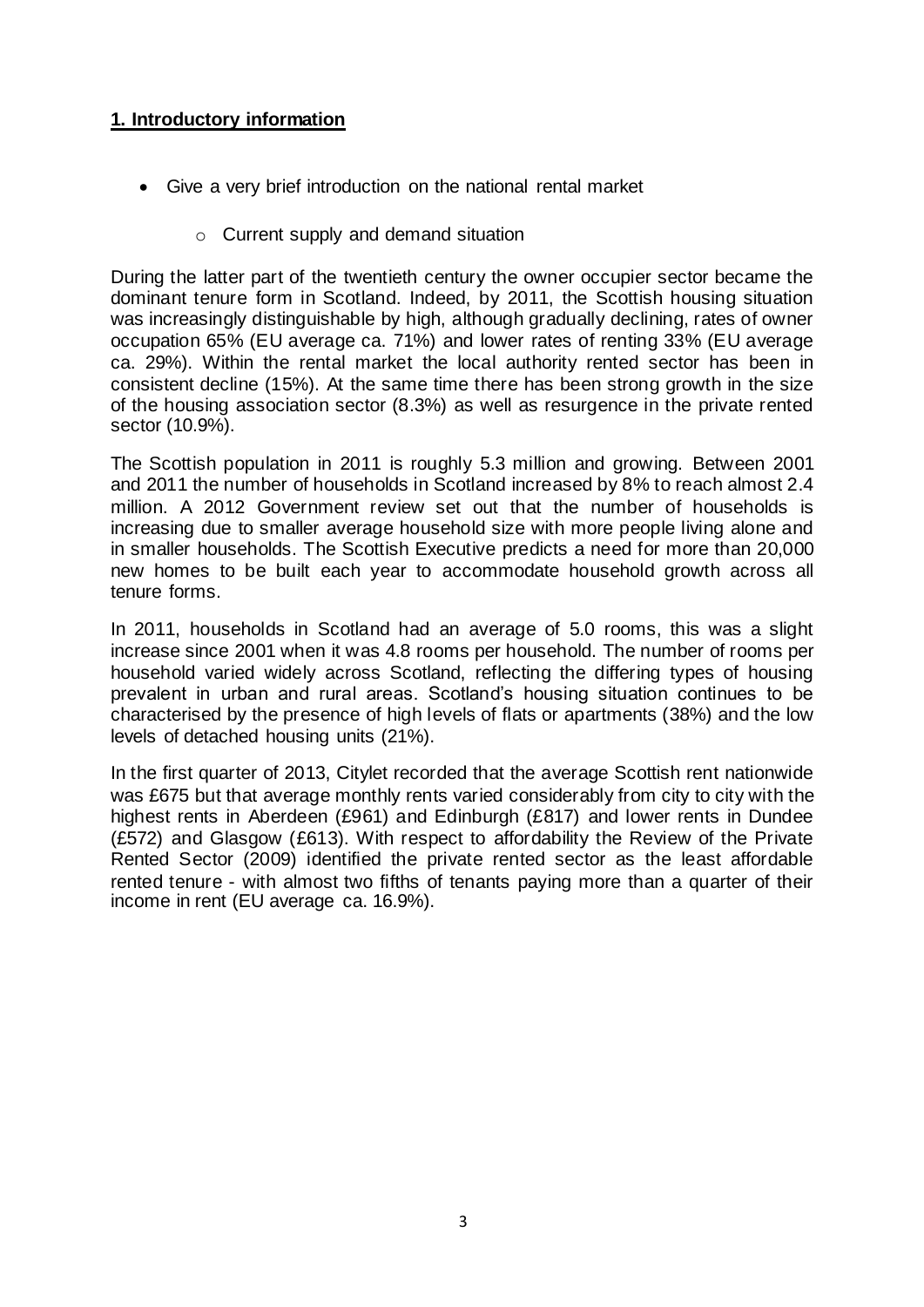o Main current problems of the national rental market from the perspective of tenants

- gross under supply of public/social housing and associated long waiting times; -strong demand for private rented accommodation; -rising rents; -lack of social sector security -poor condition of rental properties; -rent arrears; -anti-social behaviour; and -disputes about the return of deposits

o Significance of different forms of rental tenure

The rights of both landlord and tenant vary according to whether the tenant is renting in the private rental market or is renting housing with a public task i.e. renting from a local authority or registered social landlord.

• Private renting

Over a third of all rental dwellings are rented out on the private rental market and the tenancies to which they are subject are governed primarily by the Housing (Scotland) Act 1988. This Act introduced the Assured Tenancy with market rents and full security and the Short Assured Tenancy with market rents but very limited security; this new regime applies to new tenancies entered into on or after 2 January 1989. Over the subsequent twenty five years the short assured tenancy has come to dominate the private rented sector.

> "Housing with a public task" (e.g. dwellings offered by housing associations, public bodies etc)

Roughly two thirds of all rental dwellings are rented out to the rental tenures with a public task (local authorities and registered social landlords i.e. housing associations) and the tenancies to which they are subject are governed primarily by the Housing (Scotland) Act 2001. Under this Act local authority or registered social landlord may grant a tenant a Scottish secure tenancy with below market rents and full residential security or in certain cases, usually in the case of anti-social behaviour, the landlord may grant a short Scottish secure tenancy with below market rents but limited security. The normal means of access to this sector (housing with a public task) would be by registration on a housing waiting list, though the wait may be substantial given the under investment in social housing stock over the years, though it may be shortened considerably by scoring highly in the points allocation process. People judged to be unintentionally homeless will have priority in seeking permanent accommodation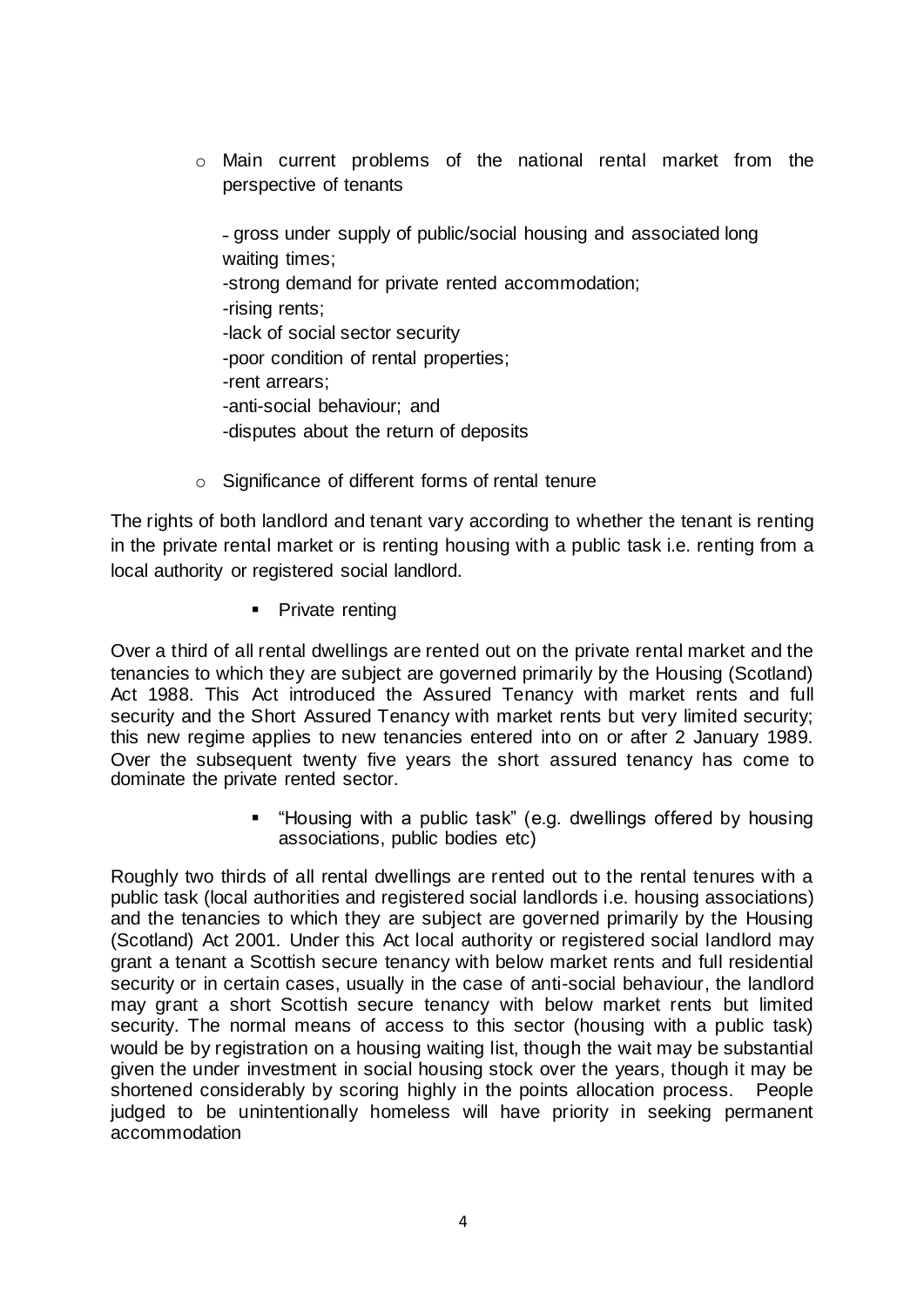#### 2. Looking for a place to live

#### <span id="page-4-0"></span>**2.1. Rights of the prospective tenant**

• Finding a tenancy

Many properties for rent in the private rented sector are advertised online via sites such as rightmove.co.uk or via the classifieds on local and regional newspapers. Interested parties may contact the advertising party, usually the landlord or letting agent (the landlord's representative) and arrange a viewing of the property. Generally, this will entail a guided viewing of the property by the landlord or letting agent where the tenant may ask questions and inspect the property. It is important that the tenant makes sure that the property is in good working order e.g. that there is no damp or inadequate ventilation etc. The rent and other most important matters are often negotiable. Where the tenant is happy with the property they may make an offer to the landlord or letting agent. In the event of an agreement the landlord will often require a security deposit, generally one month's rent, be paid. Throughout each party has various legal rights and obligations which govern key aspects of the relationship. In the event of a dispute, then regard must be had to tenancy law.

 What is the role of estate agents in assisting the tenant in the search for housing?

Estate agents provide a number of services in the Scottish residential sector ranging from providing basic advice and information through to agency and complete property management services. Amongst the main services provided are; a property appraisal service during which the letting agent will advise on the current rental value of the property as well as a range of insurance services for landlords. In addition, letting agents provide a means of marketing a rental property either through in store advertisement or via online mediums such as happylets.co.uk, rightmove.co.uk, citylets.co.uk, findaproperty.com and S1homes.com.

• What fees can be charged to the tenant?

It is an offence to charge or receive any premium or make any loan a condition of the grant, renewal or continuance of an assured tenancies. A 'premium' is 'any fine, sum or pecuniary consideration, other than the rent, and includes any service or administration fee or charge'. Ministers have power to make provision about charges that may be made in connection with the grant, renewal or continuance of a tenancy, including categories of sum which are not to be treated as a premium. Secondary legislation now clarifies the law in this area to the effect that such fees are illegal. New tenancy referencing schemes have been launched in Scotland whereby tenants pay for the background check while letting agents get a referral fee.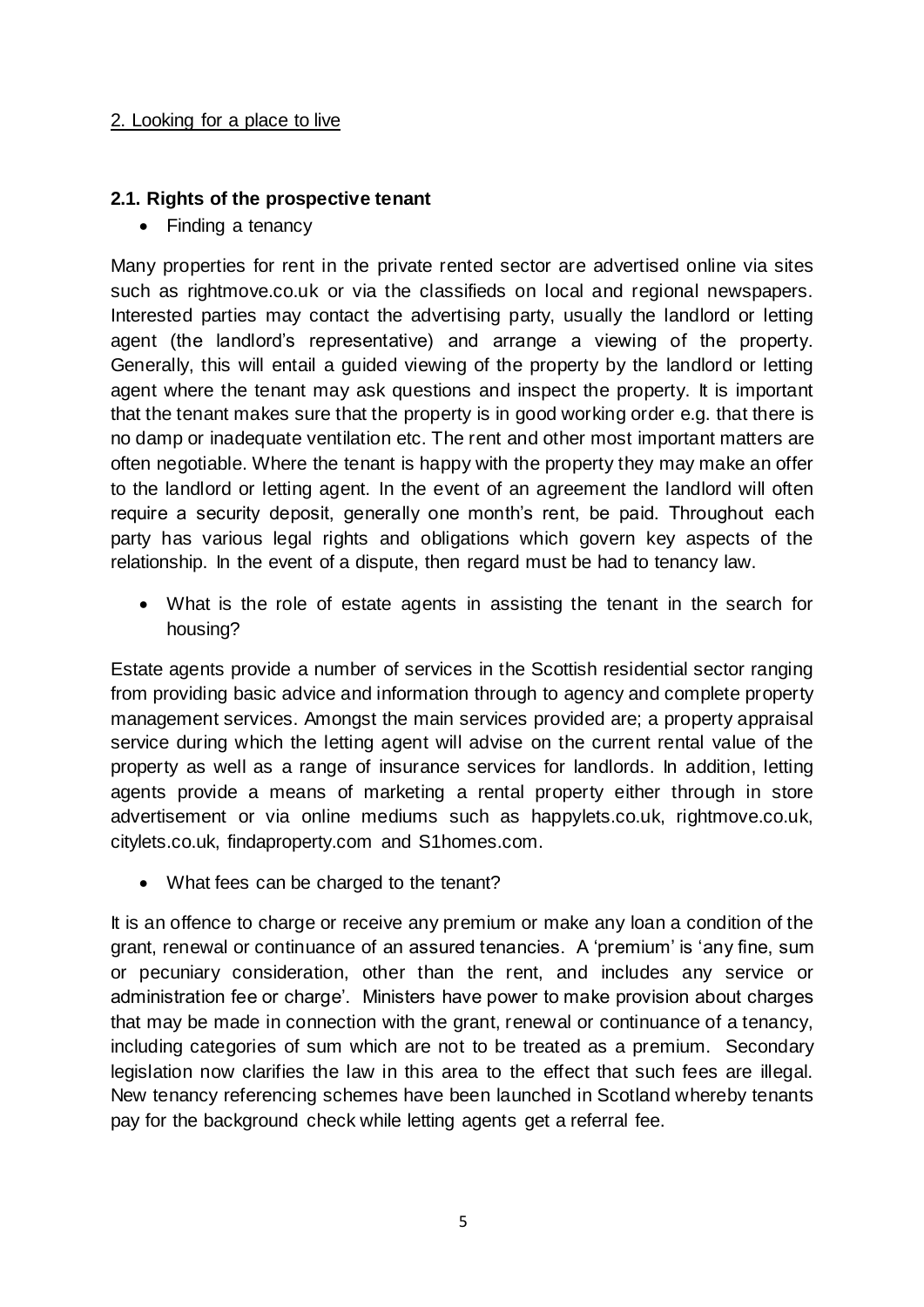What kinds of checks on the personal and financial status of the tenant are usual and legal (e.g. the landlord requiring an independent credit report)?

In some cases the landlord may simply ask the tenant for certain information, for instance a letter from his employer stating his current employment status or for a certificate from a credit agency stating his credit worthiness. While the prospective tenant is at liberty to refuse the request, negative inferences would most likely be drawn from such a refusal. However, providing the landlord with such information involves time and expense burdens for the tenant and often it is the case that the landlord or estate agent will prefer to use a dedicated tenant referencing service. The private rented market across the UK has developed a sophisticated tenant referencing industry with a number of operators across Scotland offering swift tenant referencing services. While the procedure for following out the checks may in the most part be lawful, in particular the tenant must first provide consent for the check; there have been instances in which illegal fees have been charged to the tenant in order to carry out such checks.

 What bases for discrimination in the selection of tenants are allowed/prohibited? What about, for example, status as a foreigner, student, unmarried partner, or person with a short-term work contract?

Anti-discrimination provisions apply to landlords in both the private and social rented sectors. When a landlord is letting accommodation he must ensure that no person or group of persons is treated less favourably than any other person or group of persons because of their race, colour, ethnic or national origin, sex, disability or sexual orientation. The landlord should not discriminate against a tenant or prospective tenant because of their entitlement to Housing or other Benefits and should not advertise vacant properties in a manner that could be described as discriminatory. When dealing with persons with a disability a landlord must not unreasonably withhold consent to the tenants to adapt the rented accommodation to meet the needs of the disabled occupants.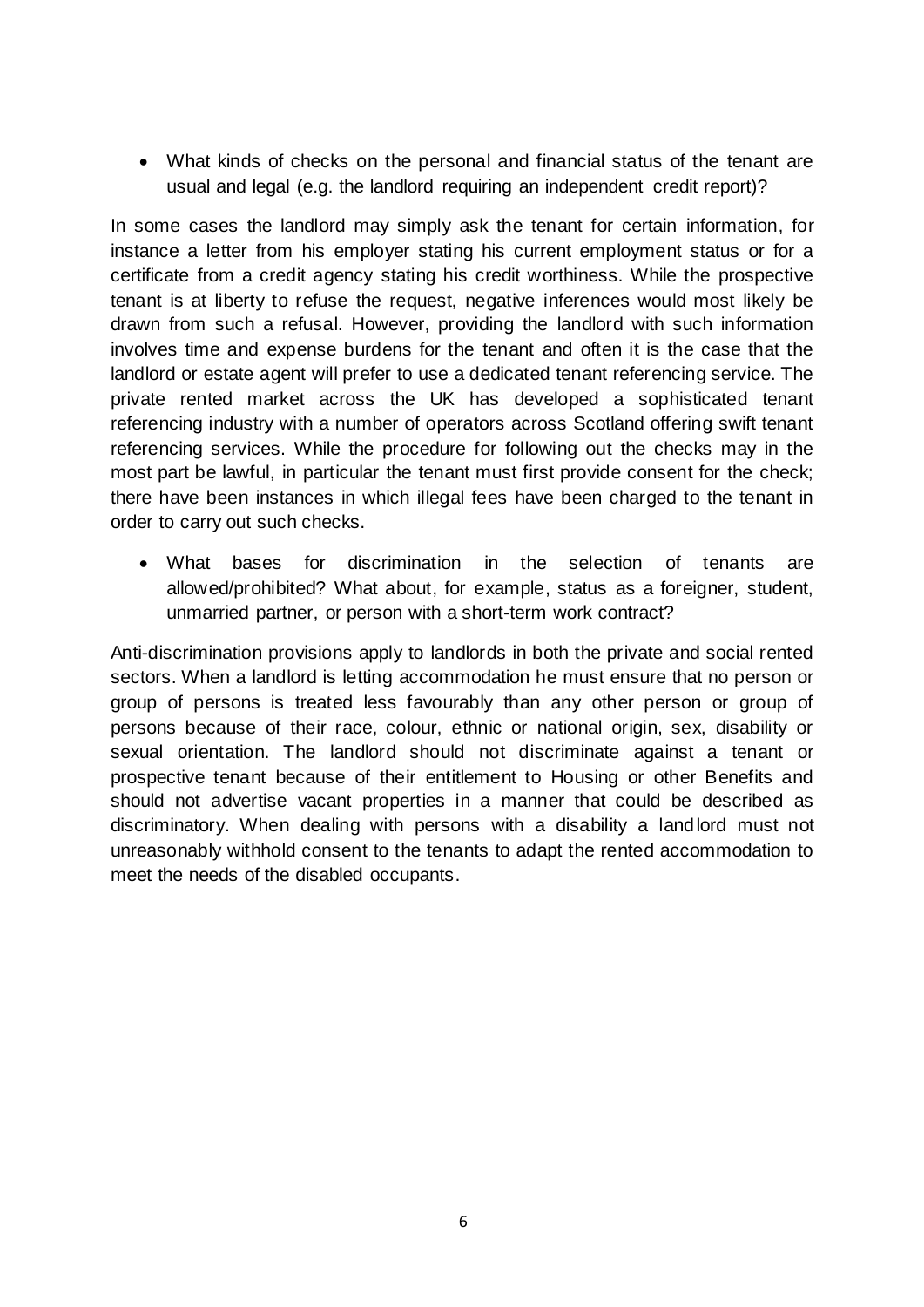#### <span id="page-6-0"></span>**2.2. The rental agreement**

 What are the requirements for a valid conclusion of a rental contract (is written form necessary? Is registration necessary Etc)

The basic legal requirements for a valid conclusion of a tenancy contract in Scotland vary according to the length of the tenancy entered into. A short term tenancy may be created orally with very limited formal requirements, contractual creation being based on offer and acceptance. This includes a yearly tenancy, even one which rolls over so as to last many years, and any periodic tenancy with a period of less than a year. The same is true of other occupation rights. In the case of a lease for one year or less which complies with statutory requirements but has been created orally, a party may be prevented from withdrawing from the agreement where the other party has done something in reliance of the contract and would be materially affected by such a withdrawal. Where a lease is for more than one year then it should be in writing, and should be signed by both landlord and tenant. Finally every landlord in the private rented sector must register with their local authority and in order to secure registration the landlord must pass a fit and proper person test

o What is the mandatory content of a contract?

In all tenancies, whether private or social, there must be a lease of a separate dwelling, which includes flats as well as separate buildings, to an individual who occupies the dwelling as his principal home. Where an occupancy agreement has been created without a requirement of rent then it is most likely this will be a licence and not a lease and this will mean that the occupier will not be able to avail of tenancy rights.

> o Duration: open-ended vs. time limited contracts (if legal, under what conditions?)

In general practice the term of the lease should be stated however failure to state a term is not fatal and instead the law will imply a term of one year in cases where no term has been set out. The private rented sector is dominated by the short assured tenancy. The tenancy is a short assured tenancy if the initial term is for at least six months and the landlord serves a notice before the grant warning the tenant of his limited security. This tenancy will be governed by contractual rules for its duration. At the term date, the 'ish', the parties may contract for a new tenancy or a new tenancy may be implied from the payment and acceptance of rent (that is by tacit relocation), and in either case this new tenancy will continue to be a short assured tenancy. The landlord will have an automatic right to possession of the property when the current contractual arrangement comes to an end, that is either at the ish of the initial grant or when any express or implied relocation ends.

Scotland has long had a single housing tenure throughout the social sector, the Scottish Secure Tenancy, which is common whatever the nature of the landlord. Social landlords are expected to grant Scottish secure tenancies in normal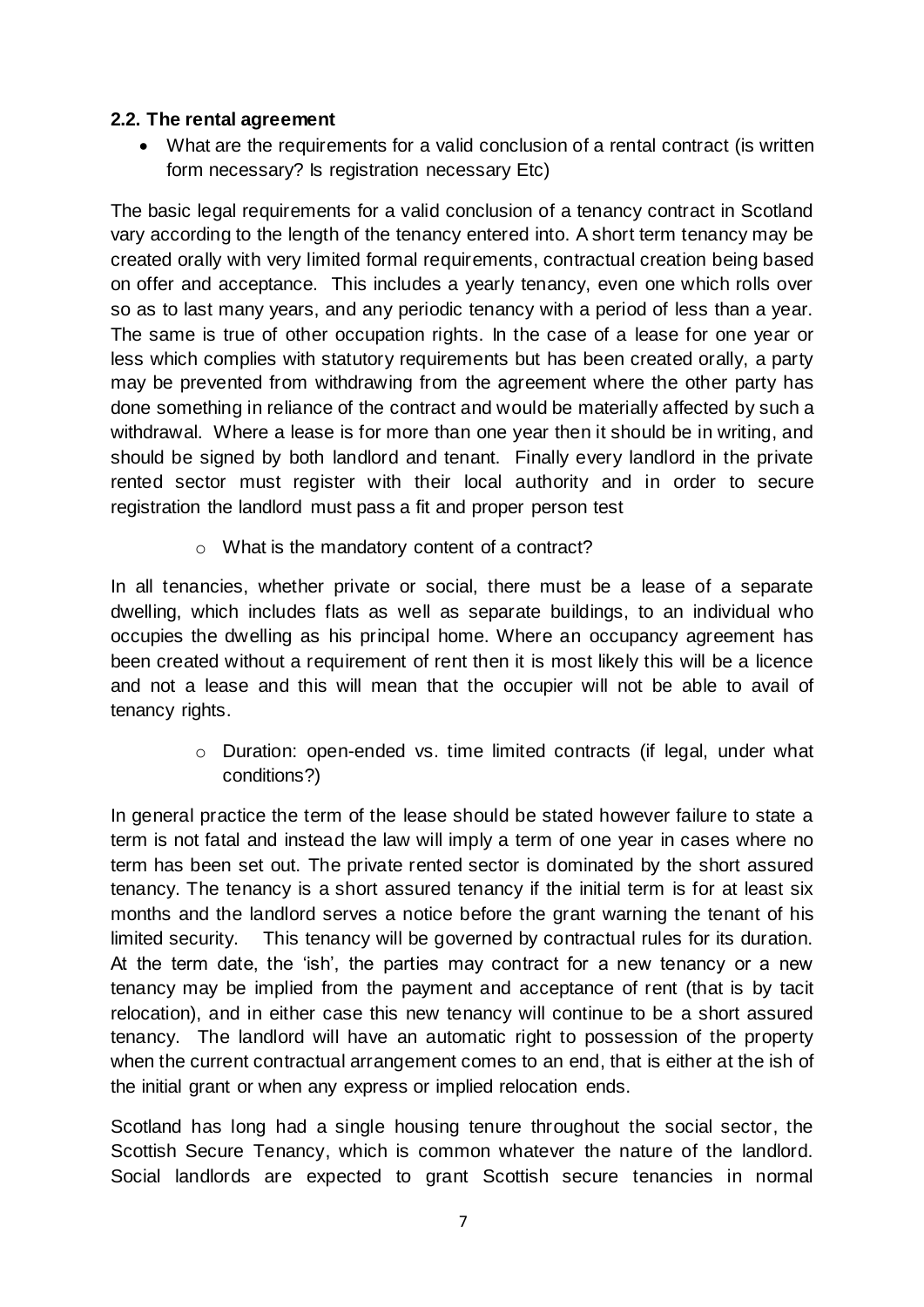circumstances. The basis is an initial fixed period followed by a tacit relocation on a periodic basis, which may be weekly, fortnightly, four weekly or calendar monthly. However, the tenant has security of tenure so the landlord is prevented from simply terminating the relocation by notice; it will be necessary for the landlord to seek a court order for repossession, and this will only be granted on proof of a ground for possession.

o How are rents set?

In a short assured tenancy the rent is a matter for free market negotiation, but if housing benefit is used to cover any of the rent payment, there will be limits on the rent level accepted for benefit claims. The landlord can increase the rent payable under a short assured tenancy most easily by granting a series of short contractual terms, thus reserving the possibility of increasing the rent at the next contractual renewal. Rents in the social sector are 'reasonable' rents which are expected to be more affordable than in the assured sector. The initial rent is stated by the landlord, often plus a service charge. Increases are by four weeks' notice before the start of any rental period after consultation with the body of tenants.

In both cases the rent will be governed by the terms of the contract and usually in residential rented accommodation rent will be due monthly on the date on which the parties entered the agreement. It is usual in the private sector for rent to be demanded in advance, and with a deposit of up to two months. The model of the Scottish Secure Tenancy refers to rent payable in advance or in arrears; but housing benefit is paid in arrears and 70% of tenants in the social sector are in receipt of benefit which suggests that it is only realistic to ask for rent in arrears. Should the tenant fail to pay the rent in time this will be a breach of the tenancy agreement. In an assured tenancy where there is consistent delayed payment the landlord may seek to terminate the tenancy and seek an order of possession on this ground and this is also a ground of possession in a Scottish Secure Tenancy.

- Repairs, furnishings, and other usual content of importance to tenant
	- $\circ$  Is it legal for the landlord to shift the costs for certain kinds of repairs (if yes, which?) to the tenant?

The landlord is primarily responsible for maintenance and repairs of the dwelling and cannot shift the costs for most kinds of repairs onto the tenant except where the tenant is responsible for damage done to the property which is beyond normal wear and tear.

> o Is the landlord or the tenant expected to provide furnishings and/or major appliances?

It is open to the landlord and tenant to agree whether or not the dwelling will be fully furnished or not. However, generally the landlord will provide furnishings and/or major appliances.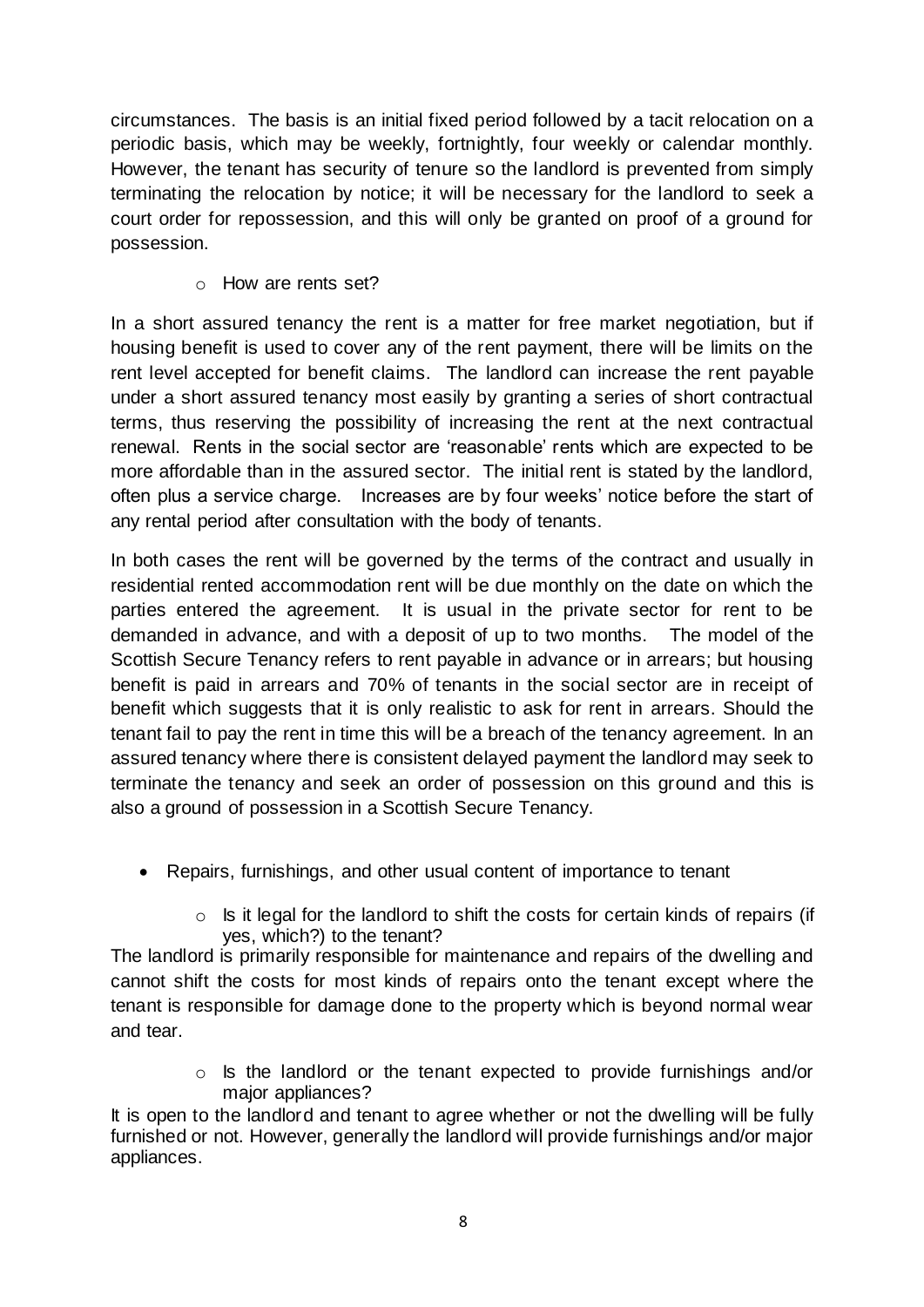$\circ$  Is the tenant advised to have an inventory made so as to avoid future liability for losses and deteriorations (especially in the case of a furnished dwelling)?

It is highly advisable that the tenant have an inventory made so as to avoid future liability for losses and deteriorations. Furthermore, where possible the tenant should take photos to record the condition of the dwelling upon moving in.

- Parties to the contract
	- $\circ$  Which persons, though not mentioned in the contract, are allowed to move into the apartment together with the tenant (partner, children etc.)?

In the private sector, this is a matter of contractual negotiation between landlord and tenant. Today it is generally assumed that a tenant may live with a spouse, civil partner or cohabitee (of whatever gender), but it is usual for a couple to take a tenancy as joint tenants to make occupation rights clear. It is usual also for children to live with their parents and for the tenant to share with other family members, but this should be negotiated with the landlord. Family courts have powers to direct the residence of children, but only after landlords have been heard. Rights of family members may be limited as a result of previous antisocial behaviour. In the social sector this is again a matter for the tenancy agreement, but the Model states that:

You are entitled to have members of your family occupying the house with you, as long as this does not lead to overcrowding.

Family members will have been identified during the allocation process. Tenants should tell their landlord who is in occupation, and landlords may require tenants to disclose this information.

Occupancy of the apartment will be limited to a certain number of people. The limit will usually be set by the overcrowding rules and possibly the terms of any House in Multiple Occupation licence.

> o Is the tenant obligated to occupy the dwelling (i.e. to use as tenant's primary home)?

In a lease the tenant is under an obligation to enter into possession of the dwelling on the date of entry. This will either be the date of the lease or a different date stated in it. Once in possession the tenant is required to remain in possession for the rest of the lease. A tenant may be held liable in damages for any damage caused to the property by his absence. In the case where there is a prolonged absence by the tenant the landlord may be able to escape the contract by rescission or he may elect to take action to compel the tenant to take possession by virtue of an order of specific implement.

This principle is emphasised in particular in the social sector. Occupation of properties keeps them in good condition, particularly in the Scottish weather, and a tenant is required to occupy property as his principal home. Failure to occupy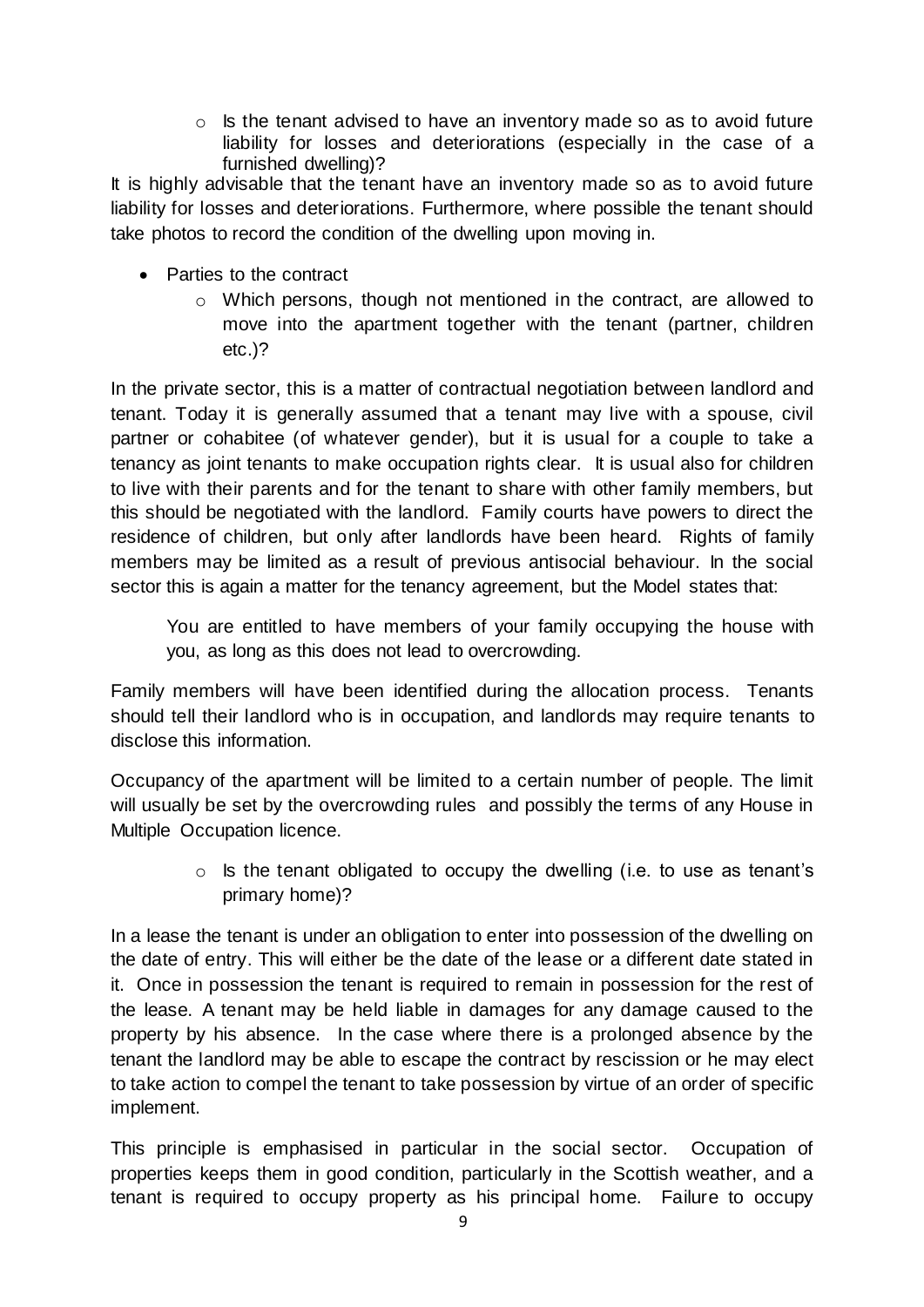property would be a ground for repossession, but in fact it is not necessary to go through a court repossession since there are specific provisions dealing with abandonment. A social landlord can give notice that the property appears to have been abandoned which places the onus on the tenant to challenge the notice or to give notice of their intention of occupy the property

- o Is a change of parties legal in the following cases?
	- divorce (and equivalents such as separation of non-married and same sex couples);

In the past tenancies in the private rented and social rented sector were granted to the husband and the housing rights of women were quite limited in Scotland. In the event of a relationship breakdown the spouse who was neither owner nor tenant had no right to remain in the property. The Matrimonial Homes (Family Protection) (Scotland) Act 1981 introduced protections for parties without formal property rights. These "occupancy rights" allowed the party without formal property rights not to be summarily evicted and not to have to endure intolerable conduct because of their decision to remain in the property. Under this Act the non-entitled spouse may make an application to have the tenancy transferred in an action for separation. In the event that a person occupies a dwelling as tenant or joint tenant then they may rely on their tenancy rights to remain in the dwelling and they may not be lawfully evicted by force. Where a tenant seeks the other to vacate the property they must seek an exclusion order. The landlord must be notified of applications and has an opportunity to object.

> apartments shared among students (in particular: may a student moving out be replaced without permission of the landlord)

This is covered by the discussion of joint tenants immediately above; the default position is that one joint tenant can give notice to terminate the tenancy on the ish (but not before) and this will end the tenancy of all the others. If this is not desired, the lease agreement must include a contrary provision.

**death of tenant;** 

Residential tenancies are subject to sectoral schemes for succession to tenancies. In the private sector where the tenant is a post-1988 tenant with a fully assured tenancy, succession can occur to a sole tenant's

spouse or civil partner, or

cohabitant living with the tenant as man and wife (though regardless of gender).

Succession can only occur to someone who was also occupying the house as his or her principal home immediately prior to the death of the tenant. In these circumstances the surviving partner will retain possession of the house under a statutory assured tenancy.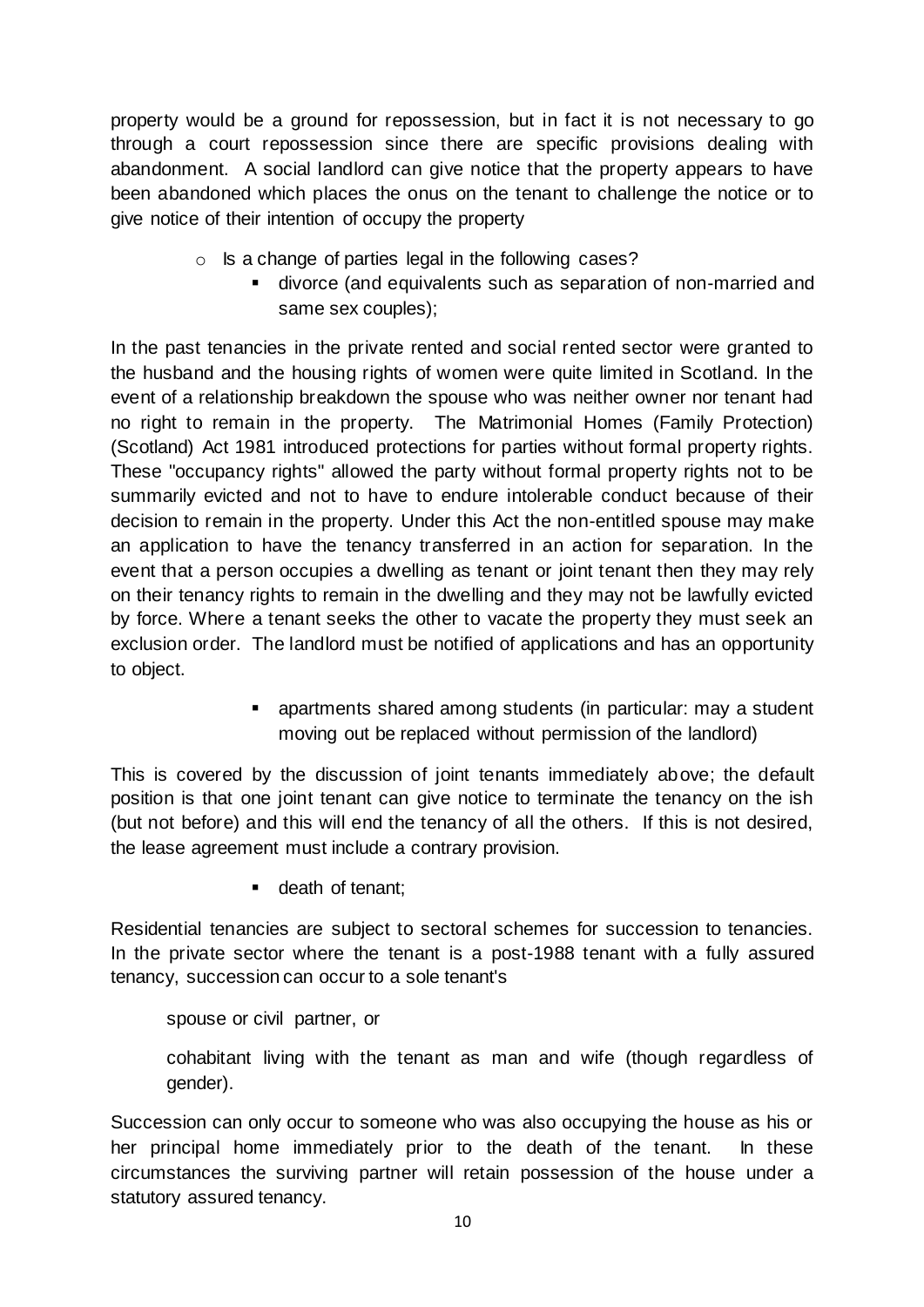Succession rights to social tenancies are set out in the Housing (Scotland) Act 2001 and apply to the death of a tenant of a local authority or registered social landlord. Upon the death of a tenant the tenancy will pass to a qualified person, unless the survivor killed the tenant. The Act also provides for a further succession on the death of the first successor. However, upon the death of the second successor the tenancy is terminated except where a joint tenant continues to use the house as that person's only or principal home.

The definition of a qualified person is broad and includes in order of priority:

- a tenant's spouse or civil partner,
- a cohabitee (regardless of gender),
- a member of the tenant's family, and
- a carer.

Where several people with equal property claims qualify, they must agree who is to take, or otherwise the landlord can determine the successor.

**•** bankruptcy of the landlord;

This is more likely to be an issue in a business lease rather than a residential one. While bankruptcy of the tenant does not automatically terminate the tenancy, its occurrence may well precipitate a termination. Upon bankruptcy the tenancy will pass to the tenant's trustee in bankruptcy who has the option to adopt the lease. Should the trustee adopt the lease then he will assume the responsibilities which the bankrupt tenant had under the lease. In the event that the trustee chooses not to adopt the lease and there is vacant possession then the landlord may claim damages for any loss, provided that he has not exercised his right of irritancy. In the case of assured tenancies, protected tenancies and Scottish Secure Tenancies the lease will not vest automatically in the trustee instead the trustee will be required to serve a notice on the tenant before any transfer can take place.

> $\circ$  Subletting: Under what conditions is subletting allowed? How can an abuse of subletting (when the tenant is offered not an ordinary lease contract but only a sublease contract) be counteracted?

In order for the creation of a sub tenancy in the private rented or social rented sectors consent from the landlord is an essential requirement.

When a lease is assigned, the landlord is unchanged, so the status of the tenancy (e.g. as an assured or Scottish secure tenancy) would be unchanged also. If a social tenancy is sublet, then the subtenancy cannot be a Scottish secure tenancy, since the head tenant is not a local authority or registered social landlord, and will be prevented from being a regulated or assured tenancy by virtue of s 32(7) of the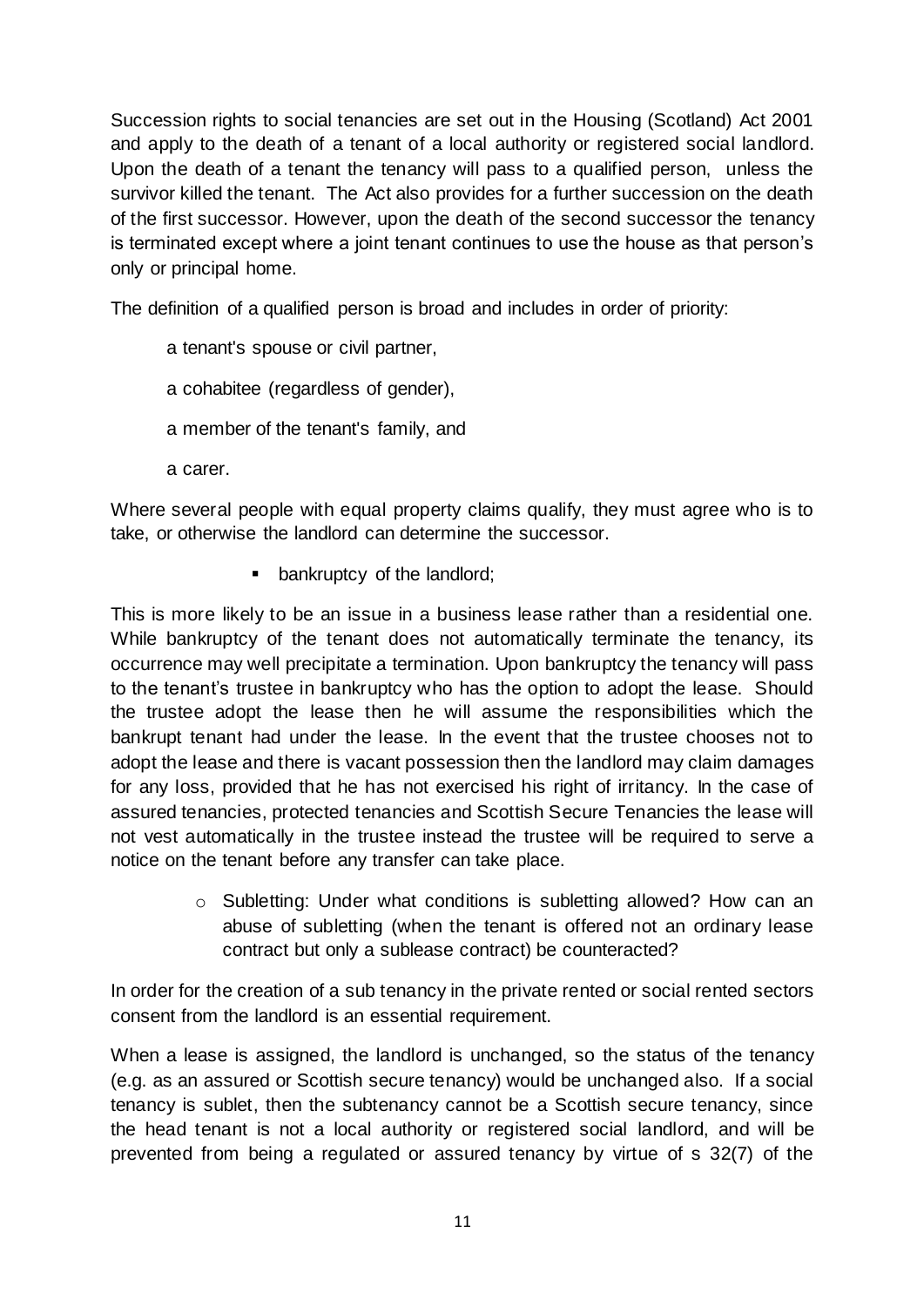Housing (Scotland) Act 2001. If a private sector tenancy is sublet with the landlord's consent, then the sublet will normally qualify as an assured tenancy

So far as a private sector tenancy is concerned, a tenant holding under an assured tenancy is not permitted to assign the tenancy or sublet or part with possession of the whole or any part of the house without the consent of the landlord. This is subject to the terms of the tenancy either allowing or restricting transactions; to allow free assignation would be very unusual. No premium may be charged.

In the social sector, a tenant holding under a Scottish Secure tenancy is not permitted to assign the tenancy or sublet or part with possession of the whole or any part of the house without the written consent of the landlord. In the case of assignation, the dwelling must have been the purported assignee's principal home in the six months prior to the application for landlord consent to the assignation. Where the landlord is a registered social landlord then the assignee or subtenant must be a member of the association at the time of the transfer. An authorised sub-tenant is a qualifying occupier who is entitled to receive notice of, and defend, an action raised for possession. A Scottish secure tenant is entitled to exchange his home for another property also held subject to a Scottish secure tenancy if he is able to find a suitable match and obtain the consent of both landlords.

> $\circ$  Does the contract bind the new owner in the case of sale of the premises?

Again the private and social sectors must be distinguished. However, throughout, it must be remembered that a tenancy is proprietary in character and it will therefore bind a purchaser; a short tenancy does not need to be entered on the Land Register since it will be an overriding interest.

Where there is a change of the landlord through inheritance, sale or public auction the impact on the position of the tenant will vary. In the first instance the successor is bound by the terms of lease and as such they cannot terminate the tenancy without a good reason. In the case of inheritance, the successor may wish to keep the tenant and therefore the position of the tenant would be unaffected, however the successor may elect to sell the dwelling and they may seek to bring about termination of the tenancy (see section on termination). Where the landlord sells the property either privately or through public auction, they may elect to terminate the tenancy prior to sale. This would be common practice as in general a property with vacant possession will fetch a higher price and the provisions concerning termination of assured tenancy facilitate such action (see section on termination). When selling the property the landlord may need to access the property in order to show estate agents, surveyors and prospective buyers around the property. In doing so the landlord must give the tenant reasonable notice (24 hours) and the access must be reasonable (within suitable hours). Should the landlord sell the property without terminating the lease then the new owner will not be able to terminate the lease without good reason and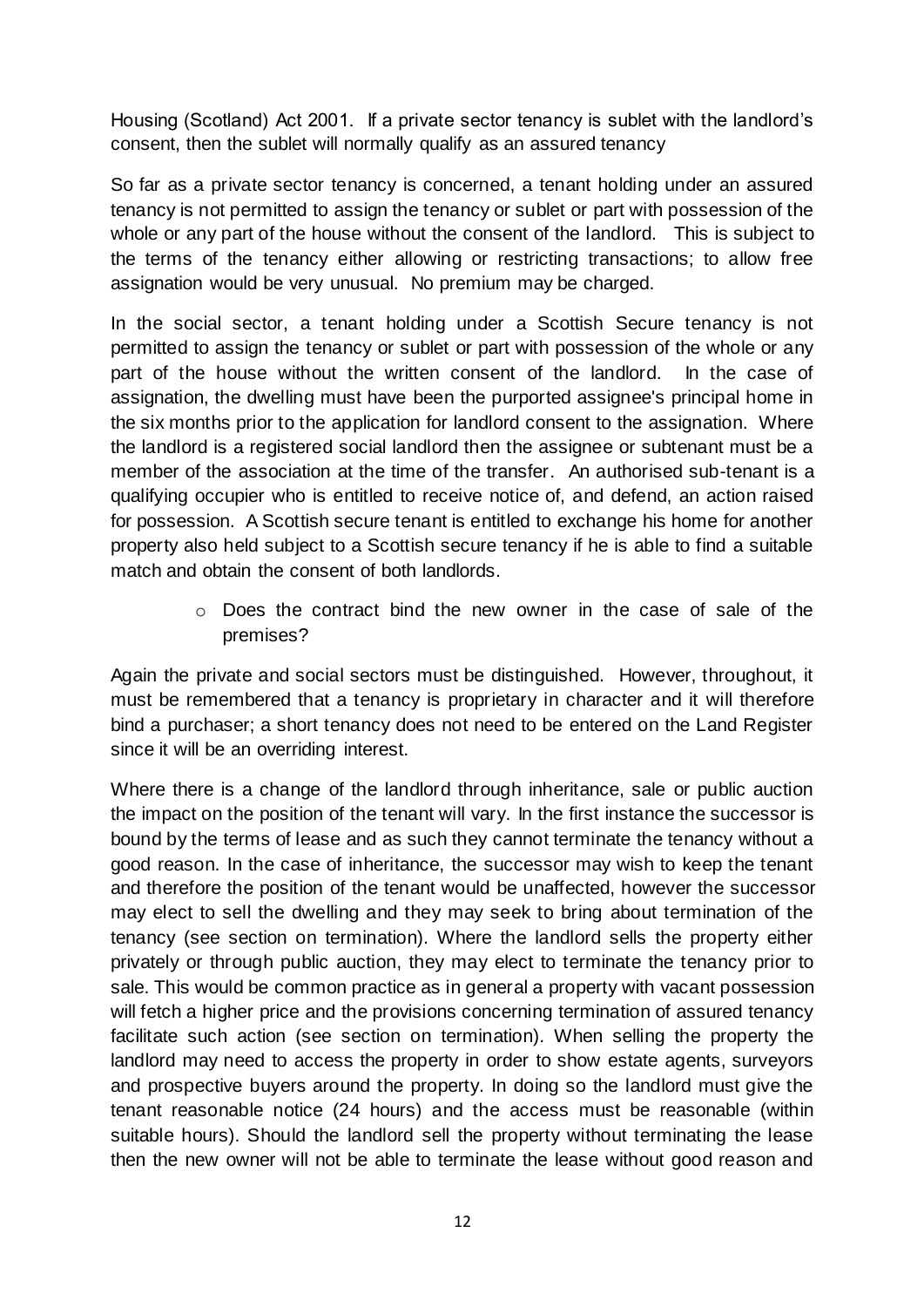may not increase the rent without following the statutory procedure (see section on rent increase).

In the public sector, the powers of disposal of a social landlord are strictly limited (apart from sales to the sitting tenant under the Right to Buy) and will require the consent of the Housing Regulator. Recent years have seen mass stock transfers from local authorities to housing associations. Tenants must be consulted before their landlord is changed.

- Costs and Utility Charges
	- o What is the relevant legal regulation of utilities (i.e. the supply of water, heating and electricity)? Must the landlord or the tenant conclude the contracts for provision of utilities? Which utilities may be charged from the tenant by the landlord? What is the standard practice?

Parties are free to apportion responsibility for arranging for utilities in the tenancy agreement however generally speaking the landlord will usually assume responsibility for connecting certain utilities, particularly water supply, electricity, heating etc. However, generally the tenant will take over responsibility for making payments in respect of utilities encountered during the term of the tenancy. For instance with regard to electricity, common practice would be for the landlord to ensure that the property is connected to the national grid before letting and upon letting the tenant would take over responsibility for paying for the electricity for the duration of their lease.

> $\circ$  Is the tenant responsible for taxes levied by local municipalities for the provision of public services (e.g. for waste collection or road repair)?

Council tax is the responsibility of the tenant, but may be collected by the landlord; full time students are exempt but must claim this exemption from the local authority.

- Deposits and additional guarantees
	- o What is the usual and lawful amount of a deposit?

There are no provisions in the social sector about premiums or deposits, and most social landlords do not ask for a deposit. In the private sector a distinction needs to be drawn between premiums and deposits. Premiums are prohibited, and this includes requirements for advance payment of rent. However it is permissible to take a deposit of up to two months to cover rent payments, damage, cleaning bills and unpaid utility bills and indeed a security deposit is normally required of a private sector tenant at the commencement of a tenancy. It is important to agree an inventory of goods at the property and a note of any defects.

> o How does the landlord have to manage the deposit (e.g. special account; interests owed to the tenant)?

The landlord/agent who has received the tenancy deposit must turn over the deposit to an independent third party operating a deposit protection scheme. The vast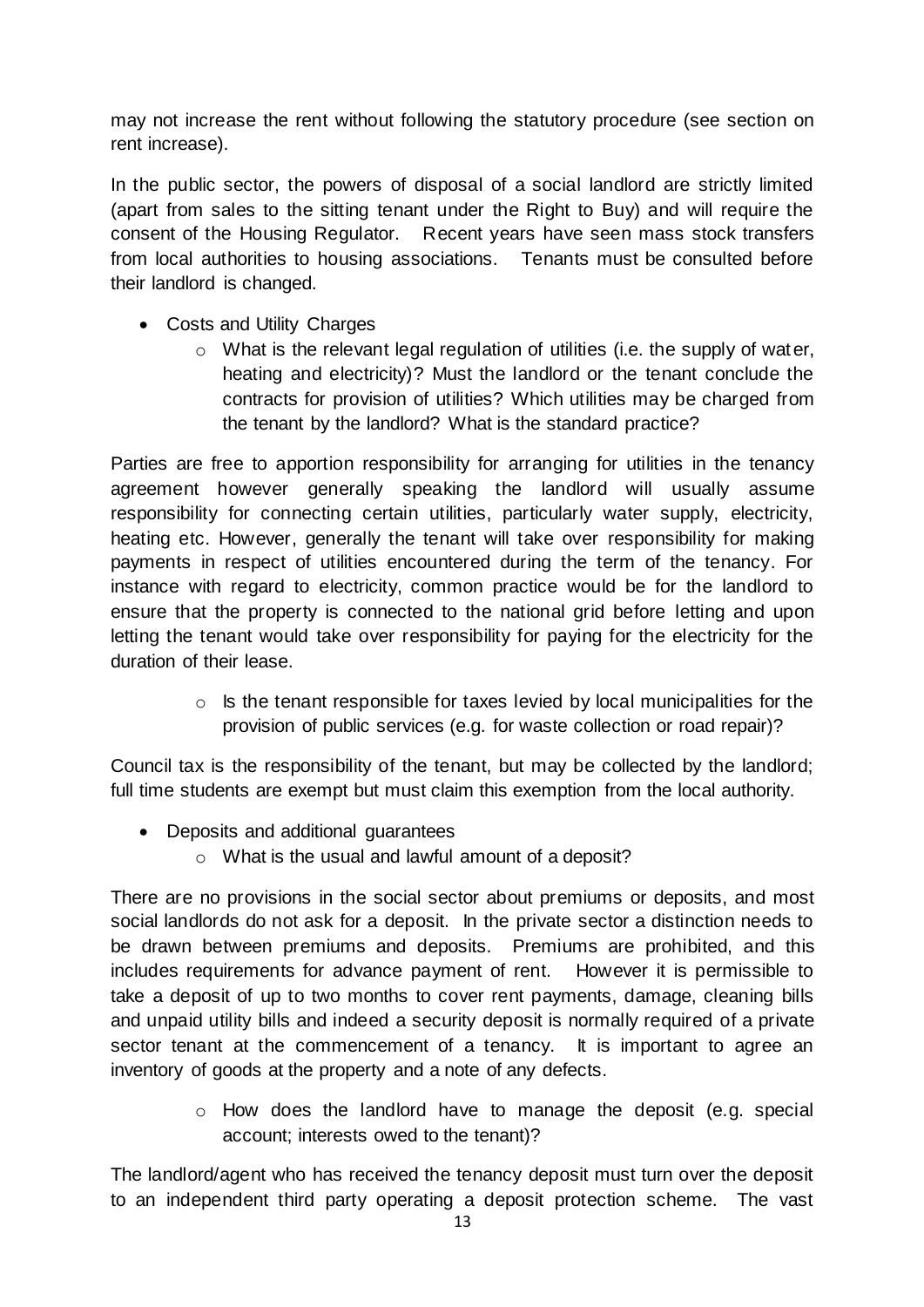majority of private rented tenants are regulated by the three deposit protection schemes:

- o Letting Protection Service Scotland;
- o Safe deposits Scotland; and
- o My deposits Scotland.

When transferring the deposit to a deposit protection scheme the landlord must provide the tenant with relevant information concerning the scheme including the amount of the deposit, relevant dates, address of the property concerned, a statement from the landlord setting out that they are registered as well as the terms under which the deposit may be kept at the end of the tenancy. Should the landlord fail to register a deposit then the tenant can apply to the sheriff court which can order the landlord to pay the tenant up to three times the amount of the deposit. The function of the deposit is to provide security for the performance of any of the occupant's obligations arising under or in connection with a tenancy or an occupancy arrangement, or the discharge of any of the occupant's liabilities which so arise. The usual amount of the deposit in Scotland is equivalent to one months' rent however the landlord or letting agent may require a deposit equivalent to two months' rent. At the end of the tenancy the landlord must apply to the tenancy deposit scheme for repayment of the deposit. Where the landlord seeks to make deductions from the deposit, he must include details of those deductions and state the amount of deposit to be returned in the application. The tenant is then contacted by the tenancy deposit scheme and given the opportunity to agree or disagree with the amount of the deposit to be returned. Where the tenant confirms the amount to be returned is correct he will receive the deposit within five working days. In the situation that the tenant does not agree with the amount of the deposit to be returned he may apply to the dispute resolution process. This involves an independent adjudicator making a decision based upon the evidence submitted during the dispute resolution process. Should either party be unhappy with the decision of the adjudicator they may apply for a review after which the decision will be final.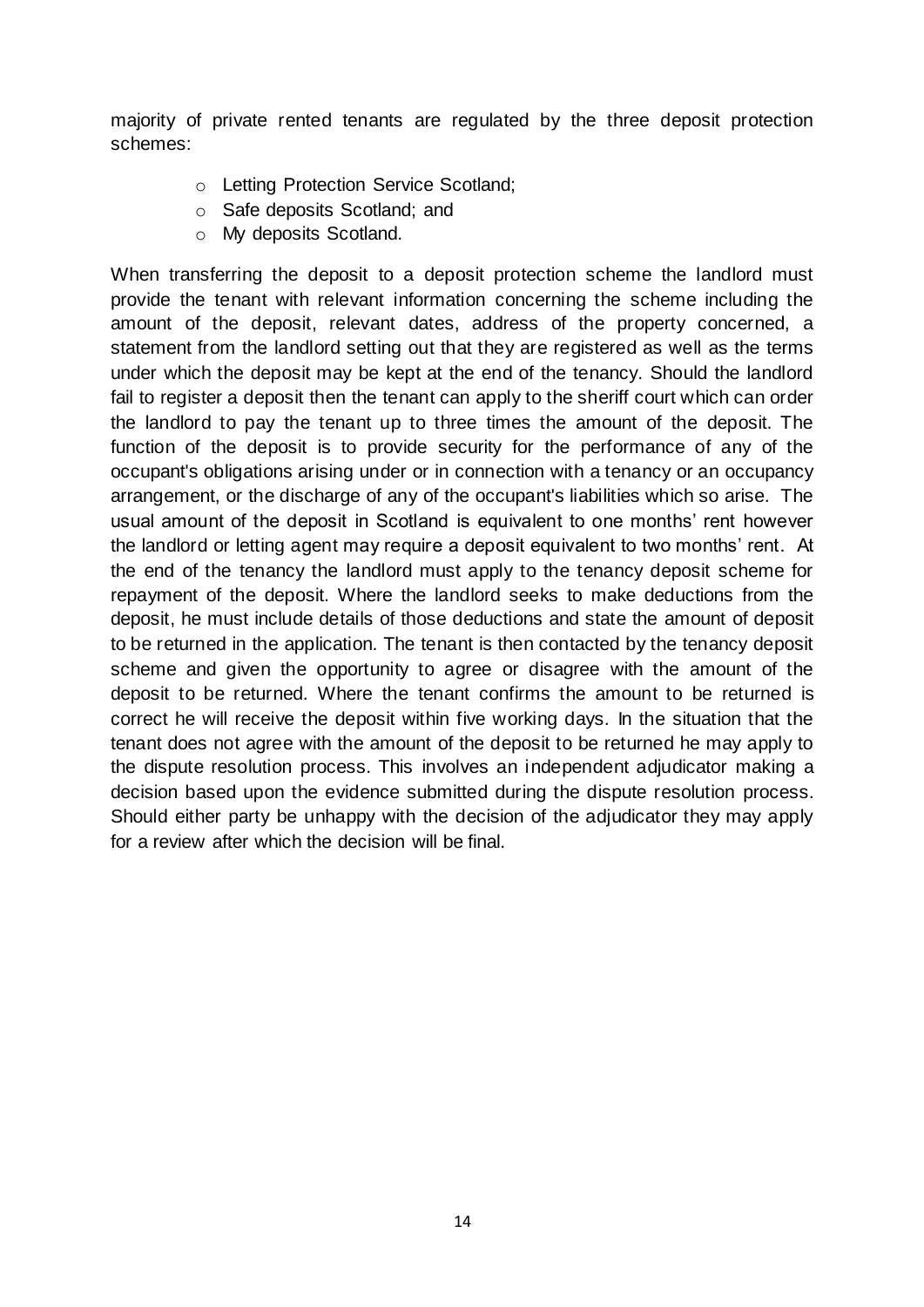## <span id="page-14-0"></span>**3. During the tenancy**

### <span id="page-14-1"></span>**3.1. Tenant's rights**

- Defects and disturbances
	- o Which defects and disturbances are legally relevant (e.g. mould and humidity in the dwelling; exposure to noise e.g. from a building site in front of the dwelling; noisy neighbours; occupation by third parties)?

The landlord is under a duty to provide subjects which are in a tenantable or habitable condition. They must also be maintained in this condition, but no duty arises until the tenant has brought a defect to the landlord's attention. Should the landlord fail to carry out repairs after notification then this will amount to a breach of the landlord's obligation. For a defect of the dwelling to result in a material breach of the contract, entitling the tenant to rescind, it must be one which reduces the condition of the property in such a way as to make it substantially unsuitable.

Traditionally a defect would be associated with the physical or structural condition of the dwelling. Noise from a building site or from noisy neighbours may constitute a nuisance for which the appropriate remedy would be an order for interdict, or action for damages. Once the tenant has taken possession of the dwelling and damage has been caused to the dwelling by a third party or parties, the landlord is not liable for the repairs and it will fall to the tenant to make good the damage caused, in this respect they may take action against the third party. Where the dwelling is not occupied by a tenant and a third party has caused damage to the dwelling then the landlord will be in the best position to take action against the party responsible.

> o What are the tenant's remedies against the landlord and/or third parties in such situations (e.g. unilateral rent reduction vs. rent reduction to be allowed by court; damages; "right to cure" = the landlord's right to repair the defect; the tenant first repairs the defect and then claims the costs from the landlord)

A breach which is not so serious as to amount to a material breach may result in the award of damages or will allow the tenant to retain his rent.

Specific implement and interdict (enforcement orders): Where a party has failed to carry out some action required under the contract then the court may award specific implement to ensure performance of the act. In the private rented sector the Private Rented Housing Panel, where called upon, may make enforcement orders to ensure that repairs are carried out.

Rescission: this is the right of a party to exit a contract completely. Given the drastic nature of this remedy it is only available in limited circumstance. The other party's actions must be sufficiently serious to constitute a material breach of the contract so where the landlord fails to hand over possession of the subjects there must be a substantial failure rather than a mere a delay. Delays of 20 and 35 days in giving entry have been held to be sufficiently material to allow rescission by the tenant.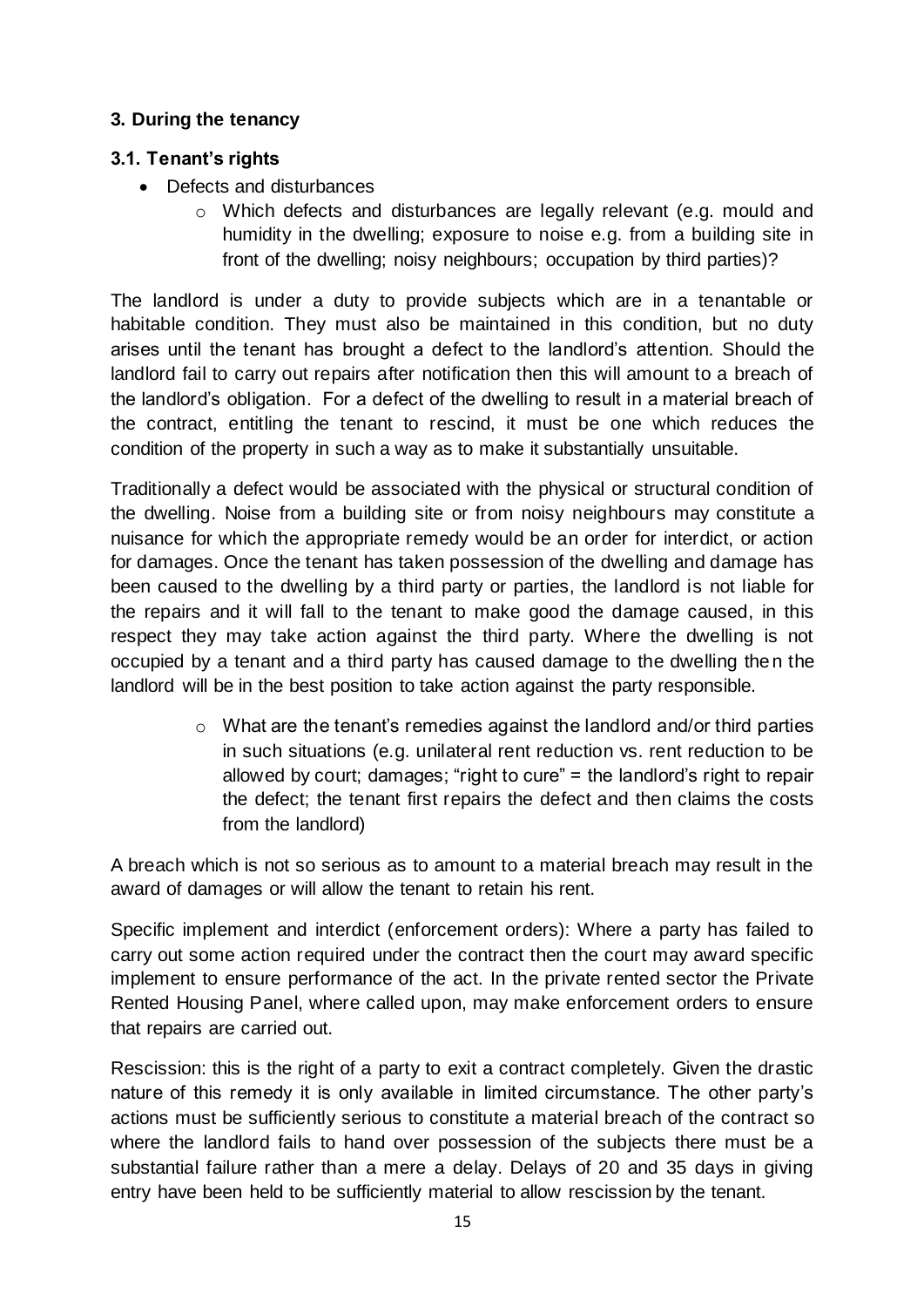Frustration: where the landlord is unable to hand over possession of the dwelling because of some event which has made this impossible the contract will be frustrated.

Damages: this monetary remedy is designed to place the wronged party in the position they would have been had the wrong not taken place. Damages may be claimed, along with other remedies, by a party where a breach of contract has occurred.

Retention of rent and abatement: The practice of withholding rent where the landlord is in breach arises from the principle of mutuality in contracts. Where the landlord is in breach of the tenancy agreement then the tenant has a right to withhold. However, for retention of rent to be permissible the breach must be more than merely trivial, though it need not be sufficiently serious to justify rescission.

- Repairs of the dwelling
	- o Which kinds of repairs is the landlord obliged to carry out?

Different legal standards of repair apply to the private rented and social rented sectors. In the private rented sector the landlord must ensure that the dwelling meets the repairing standard at all times throughout the tenancy.

In order to meet the repairing standard the house must be wind and watertight and in all respects reasonably fit for human habitation, the structure and exterior of the house (including drains, gutter and external pipes) must be in a reasonable state of repair and in proper working order. Any installations in the house for the supply of water, gas and electricity and for sanitation, space heating and heating water must be in a reasonable state of repair and in proper working order. This also applies to any fixtures and fittings and appliances provided by the landlord under the tenancy. In addition, any furnishings provided by the landlord under the tenancy must be capable of being used safely for the purpose for which they are designed and finally the dwelling must be provided with fire alarms. Once the landlord becomes aware of a defect in the dwelling which requires repair or maintenance work he is under a duty to act within a reasonable time. Essentially this means that the time in which the landlord should carry out the repairs depends on the nature of the defect in question with more material defects requiring prompt attention.

When carrying out repairs the landlord will be responsible for any damage caused and he must make good any damage caused while carrying out any work. It is possible for a landlord to avoid the repairing obligation in certain situations. In particular where the defect requiring maintenance work is down to the fault of the tenant the landlord will not be under a duty to carry out repairs. Furthermore, the landlord will not be liable for failure to carry out maintenance or repairs where the only reason for that failure was the tenant's refusal to grant access rights.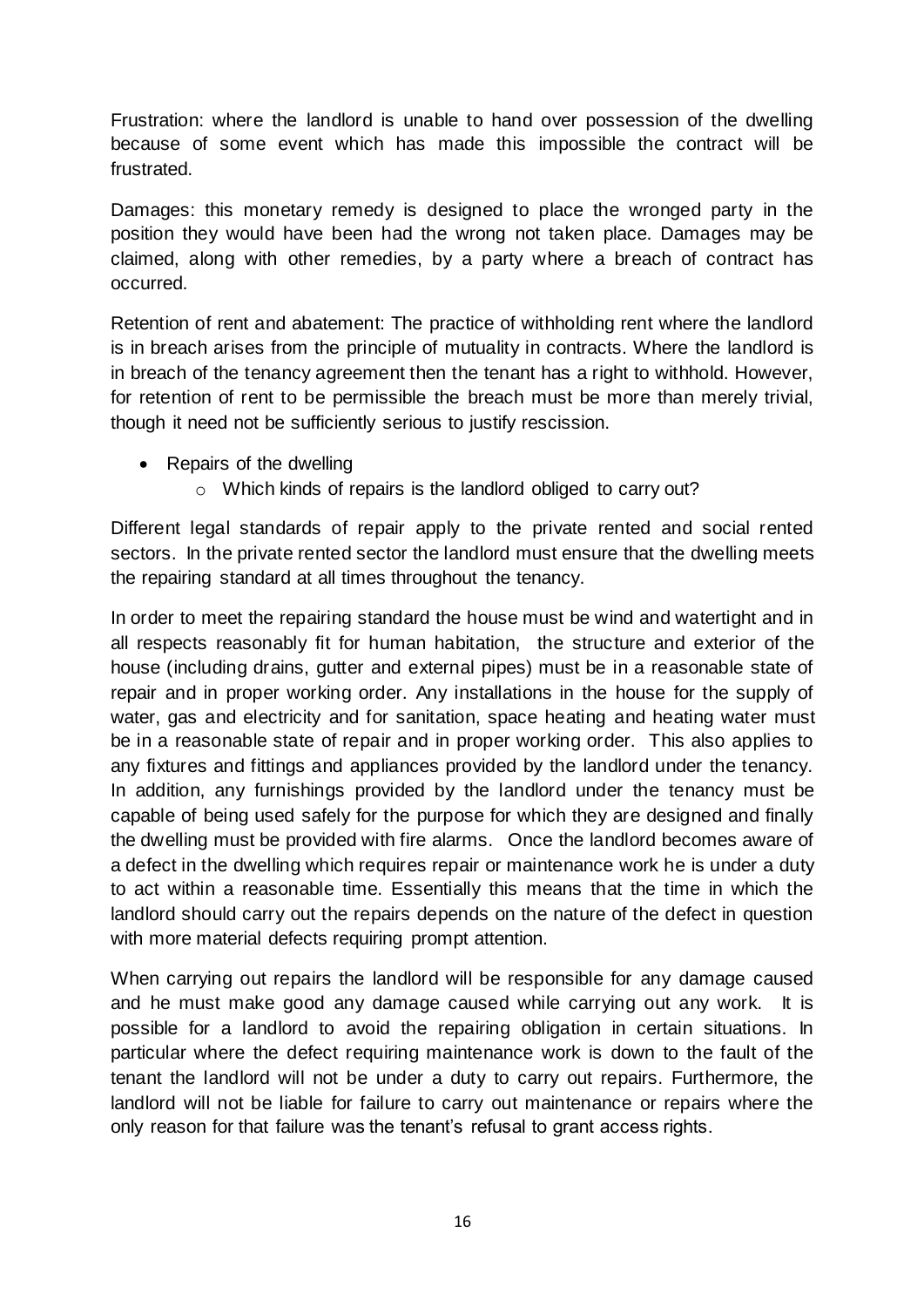Where disputes arise concerning the repairing standard in the private rented sector the tenant may apply to Private Rented Housing Panel which is responsible for enforcement of repair and maintenance obligations in the private rented sector.

While the repairing standard does not apply to the social landlords they are bound by other standards i.e. the tolerable standard. To meet the tolerable standard the landlord must ensure that the dwelling is wind and watertight and in all other respects reasonable fit for human habitation and the landlord must ensure that the dwelling be kept in this condition throughout the tenancy. Additionally, the landlord must ensure that the dwelling does not fall below the standard set out in the building regulations due to disrepair or sanitary defect etc. While the local authority, in their capacity as landlord, will be concerned with maintenance and repair of their own housing stock, they also are under a wider public duty to ensure that all rented housing in their operational area meets the minimum legal standard i.e. the tolerable standard, are not overcrowded, and are not substandard. In carrying out this task the local authority have powers of inspection as well as the power to enable those properties be repaired, closed and demolished. Local authorities and RSLs are required to meet the Scottish Housing Quality Standard by 2015. In order to meet this standard the dwelling must meet the tolerable standard, be free from serious disrepair, be energy efficient, be provided with modern facilities and services and be healthy safe and secure. The Scottish Housing Regulator is responsible for monitoring social landlords' performance towards meeting the Scottish Housing Quality Standard.

> o Does a tenant have the right to make repairs at his own expense and then deduct the repair costs from the rent payment?

Certain small urgent repairs, so called qualifying repairs, which might affect a tenant's health, safety or security, have to be done quickly. Where the landlord is unable to carry out such repairs within the time limit then the tenant may be entitled to carry out the repairs and charge them to the landlord.

- Alterations of the dwelling
	- o Is the tenant allowed to make other changes to the dwelling?

#### Assured tenancies

The extent to which the tenant is allowed to make improvements or changes to the dwelling depends primarily on the lease agreement as parties are free to include terms governing alterations of the dwelling and indeed the modern r esidential lease will usually contain a term restricting the tenant from carrying out improvements or alterations of the dwelling without the landlords prior consent. It is important that an assured tenancy should include this term. Should the agreement remain silent in this area then the issue will depend on the nature of the improvement or change and following this whether the landlord consents to the alterations. In particular the tenant will not be allowed to make such major changes that the possession is inverted, that is that the nature of the tenancy is changed unilaterally. Where the tenant makes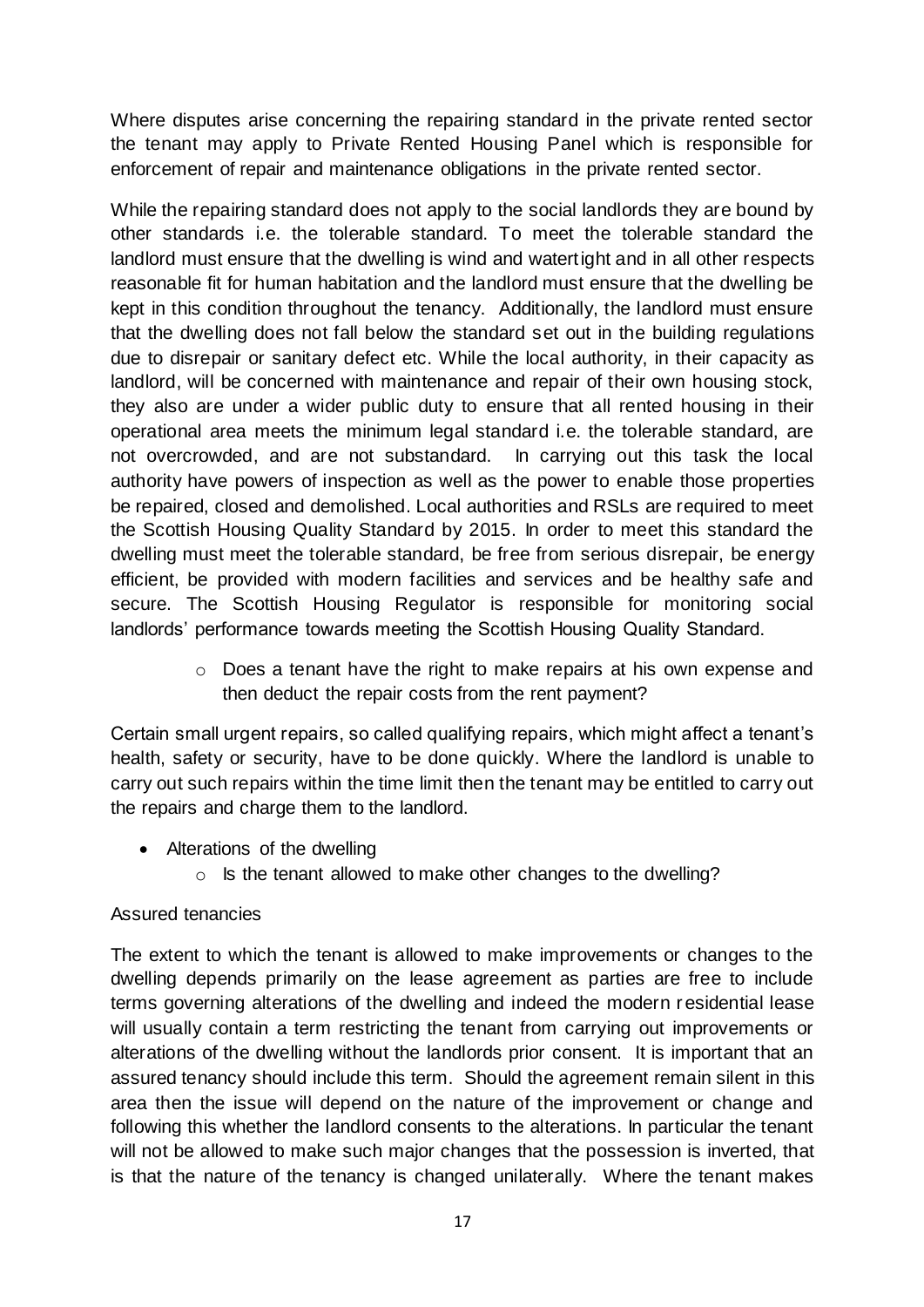material structural alterations of the dwelling without the landlord's approval he runs the risk of incurring liability for breach of contract and may be required to return the dwelling to its original condition. However where the changes are trivial or periodical then the tenant will not incur liability for breach. Scottish Secure tenancy

Under the Housing (Scotland) Act 2001, a Scottish secure tenant is not permitted to carry out work in relation to the house without the written consent of the landlord, which must not be unreasonably withheld. Work is defined as alteration, improvement or enlargement of the house or of any fittings or fixtures, the addition of new fittings or fixtures, the erection of a garage, shed or other structure. If the tenant wishes to carry out work on the dwelling there is a detailed statutory framework which the tenant must adhere. The tenant must make a written application to the landlord for the landlord's consent, giving details of the proposed work and the landlord has one month to either consent to the work, consent but impose conditions or refuse the request. Should the landlord fail to reply within the time period he will be taken to consent to the work. This reply must contain any conditions imposed or where consent is refused, it must contain reasons for the refusal. In deciding whether to impose conditions the landlord must have regard to the age and condition of the house as well as the cost of complying with the condition. A tenant may appeal a refusal or condition to the court by way of summary appeal.

> **IF** In particular, adaptations for disability (e.g. building an elevator, ensuring access for wheelchairs etc.)

When dealing with persons with a disability a landlord must not unreasonably withhold consent to the tenants to adapt the rented accommodation to meet the needs of the disabled occupants.

- Uses of the dwelling
	- o Are the following uses allowed or prohibited?
		- keeping domestic animals
		- **•** producing smells
		- **•** receiving guests over-night
		- **fixing pamphlets outside**
		- **small-scale commercial activity**

The tenant is under a common law duty to use the property only for the purpose for which it was let. Otherwise the tenant will invert the possession as set out above, and the tenant may be forced to reverse any structural inversions. The lease will general ly contain a clause prohibiting use of the dwelling which could result in a nuisance; this could relate keeping animals, odours, receiving guests etc. It is illegal for landlords and letting agents to discriminate against a tenant if they are disabled. This means that the landlord must not treat the tenant less favourably than a non-disabled person because of their disability. With regard to keeping animals this means that the landlord is not allowed to refuse to let the tenant keep a guide dog or other assistance dog under a 'no pets' rule, Using or allowing the house to be used for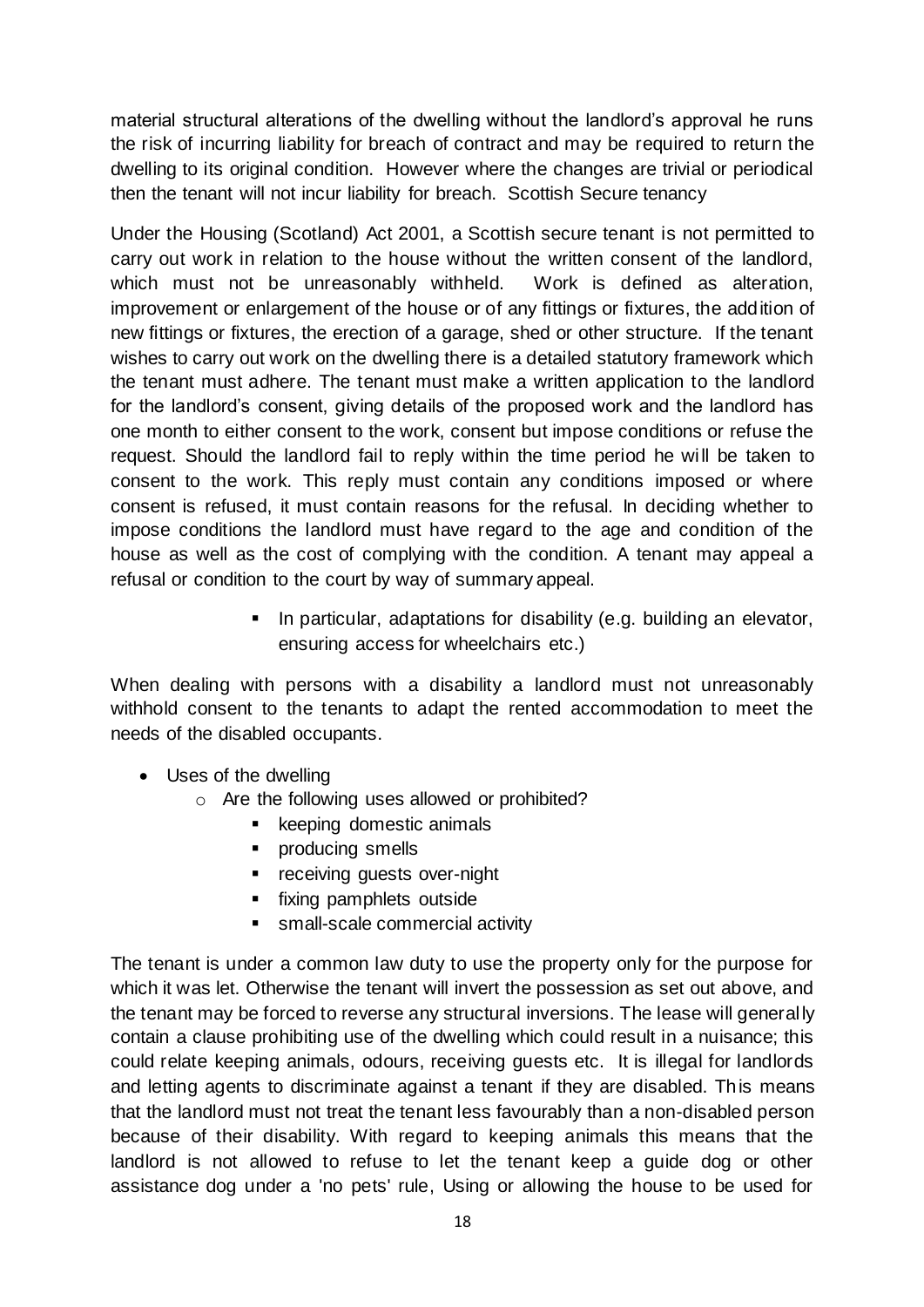immoral or illegal purposes is a ground for recovery of possession in assured tenancies and Scottish secure tenancies and therefore the landlord may rely on this as a ground to terminating the tenancy where the dwelling has been used for illegal or immoral purposes.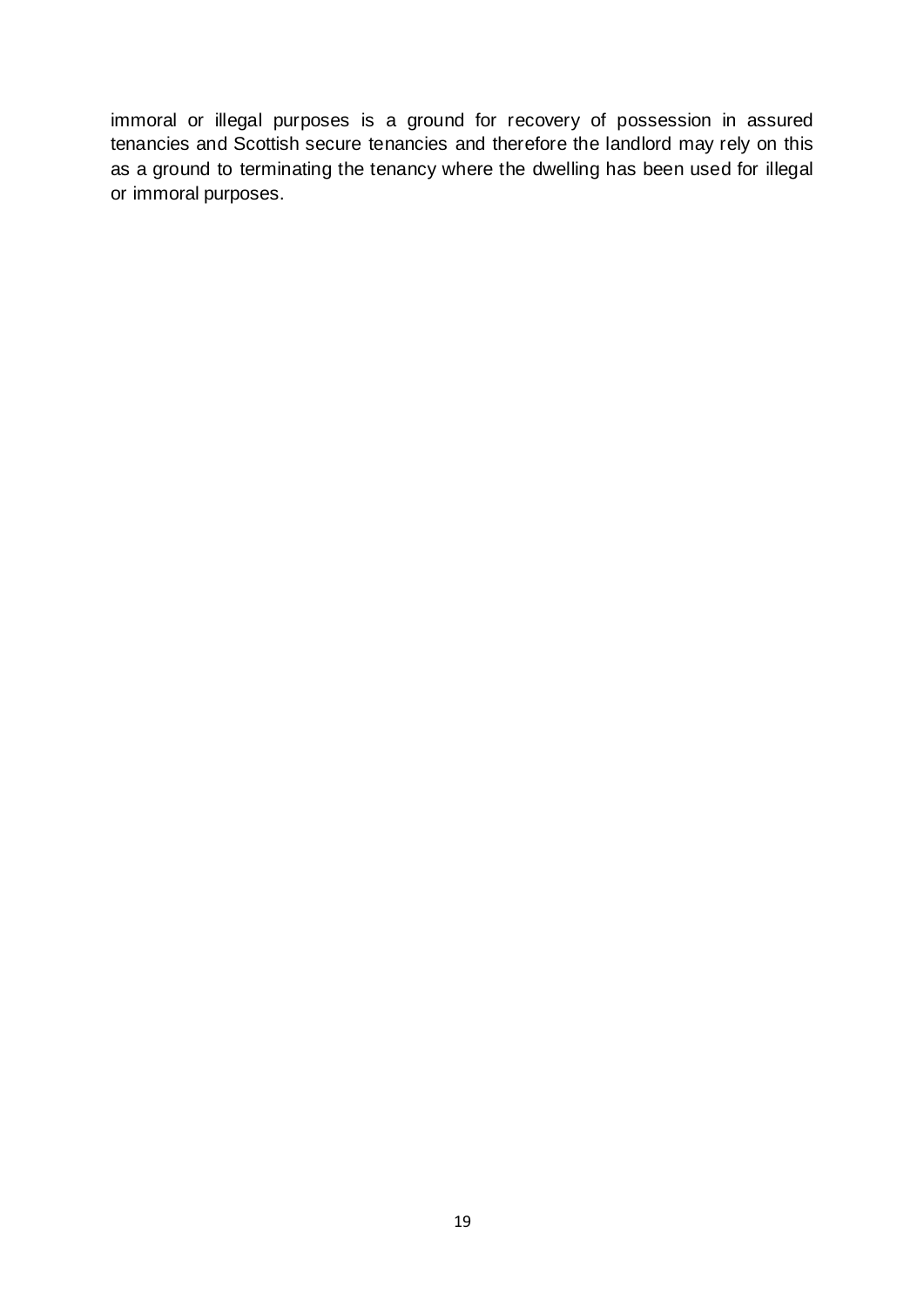#### <span id="page-19-0"></span>**3.2. Landlord's rights**

• Is there any form of rent control (restrictions of the rent a landlord may charge)?

The system of rent regulation depends on the type of tenancy at issue with distinct systems applying to assured tenancies, regulated tenancies, Scottish secure tenancies and other tenancies.

#### Private rental market

Since deregulation of the late 1980s market rents have prevailed in the private rented sector in Scotland. A market rent is understood to mean the amount which the house in question might reasonably be expected to be let in the open market by a willing landlord under an assured tenancy. While parties are free to include a term governing rent increases in the lease, the operation of this term must not result in an above market rent.

Rent increases in 'houses with public task'

#### Scottish Secure tenancies

With regard to housing with a public task, local authority rents and Registered Social Landlords rents are lower than the market rate. Local authorities have discretion over the amount of rent to charge to their tenants and there are no external limitations on what landlords can charge tenants.

- Rent and the implementation of rent increases
	- o When is a rent increase legal?

#### Assured tenancy

A landlord is not free to increase unilaterally the rent during the fixed term of an assured tenancy. This is so unless the agreement contains a procedure for rent review during the fixed term. Otherwise when any fixed term ends, the landlord can give the tenant a written notice of the proposed increase or, alternatively, a written notice to change the terms of the tenancy including the rent charged. The length of the notice given before the rent increase takes effect must be at least one rental period. Therefore, if rent is paid monthly, the tenant must receive at least one month's notice before the rent goes up. In an assured tenancy the tenant does not have the option to have the rent considered during the term of the tenancy. There is nothing in law to prevent the inclusion in a tenancy agreement clauses relating to rent increase mechanisms. Where no such provision is present then the rent cannot be unilaterally increased and in this situation should the landlord wish to increase the rent he will usually have to terminate the contractual tenancy and utilise the statutory mechanism for increases in a statutory assured tenancies. The Private Rented Housing Committee will only regulate the fixing of market rents in a statutory assured tenancy, which has come into operation at the end of the term when the landlord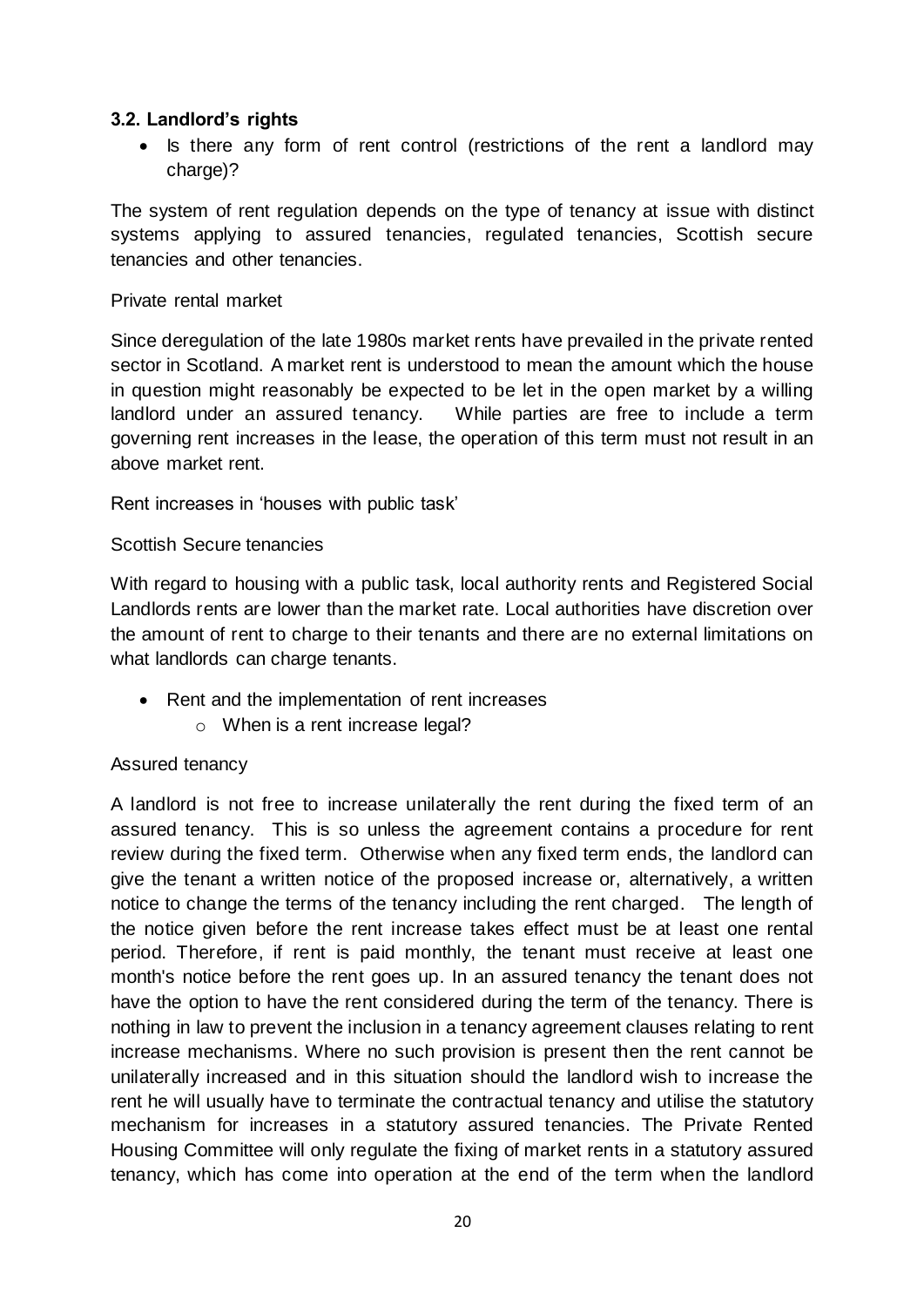serves notice terminating the tenancy. Then the landlord may seek an increase in rent and the tenant has the opportunity to refer the increase to the Committee.

#### Short assured tenants

Where the tenant has a short assured tenancy, the rent is fixed contractually during the initial fixed term, but the landlord can increase the rent when they renew the tenancy agreement. In theory rents can be referred to the Private Rented Housing Committee but it can be difficult to challenge the increase when the landlord can evict a tenant quite easily.

#### Other types of tenants

Landlords of all other types of tenants do not have to follow specific procedures to increase the rent, so rent can be increased at any time after a contractual agreement has ended.

#### Scottish secure tenancy

Under a Scottish secure tenancy the local authority or RSL has the right to increase the rent, but that body must give the tenant at least four weeks' notice before doing so. In addition, they must consult with the tenant in a meaningful way, which takes into account the views of the tenant, before increasing the rent.

- Entering the premises and related issues
	- o Under what conditions may the landlord enter the premises?

The landlord has a right of reasonable access which he may rely upon to enter the dwelling in order to inspect the condition of the dwelling, to carry out repairs or to show prospective tenants around. In order to avail of rights of access the landlord must give the tenants at least 24 hours' notice and access must be limited to reasonable times of the day. Where the tenant refuses the landlord reasonable access then the landlord may not be liable for the repairs.

 $\circ$  Is the landlord allowed to keep a set of keys to the rented apartment?

It would not be unusual for the landlord or representative of the landlord to retain a set of keys to the rented dwelling in order to inspect the dwelling, carry out repairs or to show prospective tenants around. However, the landlord does not have a general right of access, rather, as set out above, the landlord has a right of reasonable access. This in turn is largely dependent on the landlord giving the tenant sufficient notice. Should the landlord attempt to exercise excessive access of the dwelling this could constitute an unfair exclusion of the landlord's common law duty to maintain the tenant in full possession and not to derogate from his grant, and as McAllister notes the inclusion of a term to this effect in the lease may be considered to be an unfair contract term.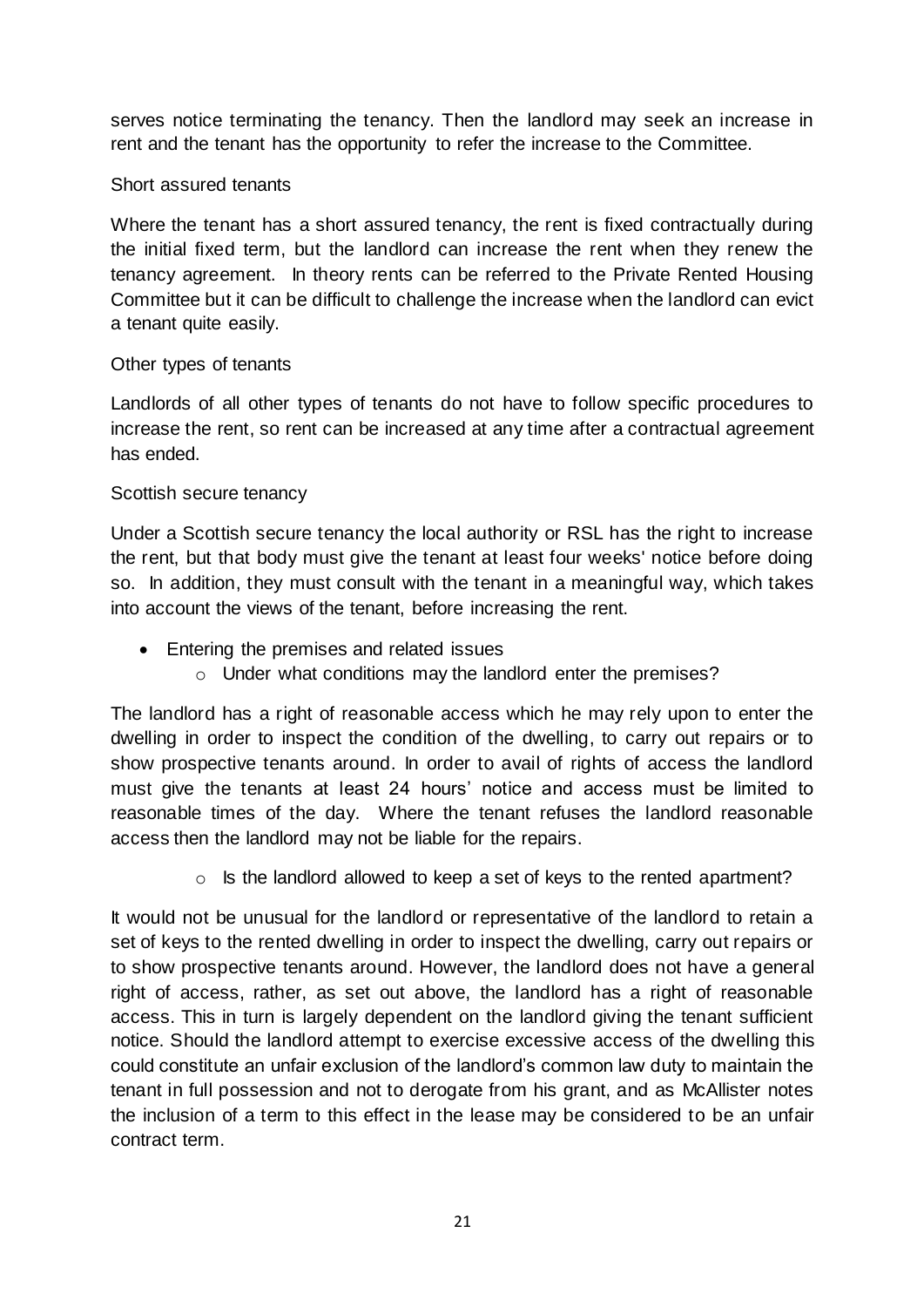o Can the landlord legally lock a tenant out of the rented premises, e.g. for not paying rent?

A landlord is not permitted to lock a tenant out of the rented dwelling. In the event that the landlord has given notice to quit but the tenant has refused to leave the landlord can only remove the tenant with a court action, during which the tenant will be allowed to lodge a defence. The competent court in this regard is the Sheriff Court and the action for recovery of heritable property will take the form of a summary cause. It is only when the Sheriff Court grants a decree of removing will the landlord be able to proceed with an eviction. Should the landlord try to evict the tenant without a court order, he may be liable to the tenant in damages. All occupiers of residential property are protected against unlawful eviction. It is a criminal offence for a landlord to do 'acts calculated to interfere with the peace and comfort of the residential occupier or members of his household'. The tenant, on application to the court, could get a non-harassment order against the landlord or they could get a court order which will force the landlord to let the tenant back into the dwelling along. It is open to the tenant to claim damages for illegal eviction or for harassment. A particularly high level of damages may be awarded under provisions introduced in 1988 and designed to penalise landlords who yielded to the temptation to evict a Rent Act tenant to relet on a more lucrative assured tenancy basis, that is to threaten force to persuade a tenant to move from a fair rent to a market rent.

> o Can the landlord legally take or seize a tenant's personal property in the rented dwelling, in particular in the case of rent arrears?

The landlord does not have a right to take or seize a tenant's personal property in the rented dwelling.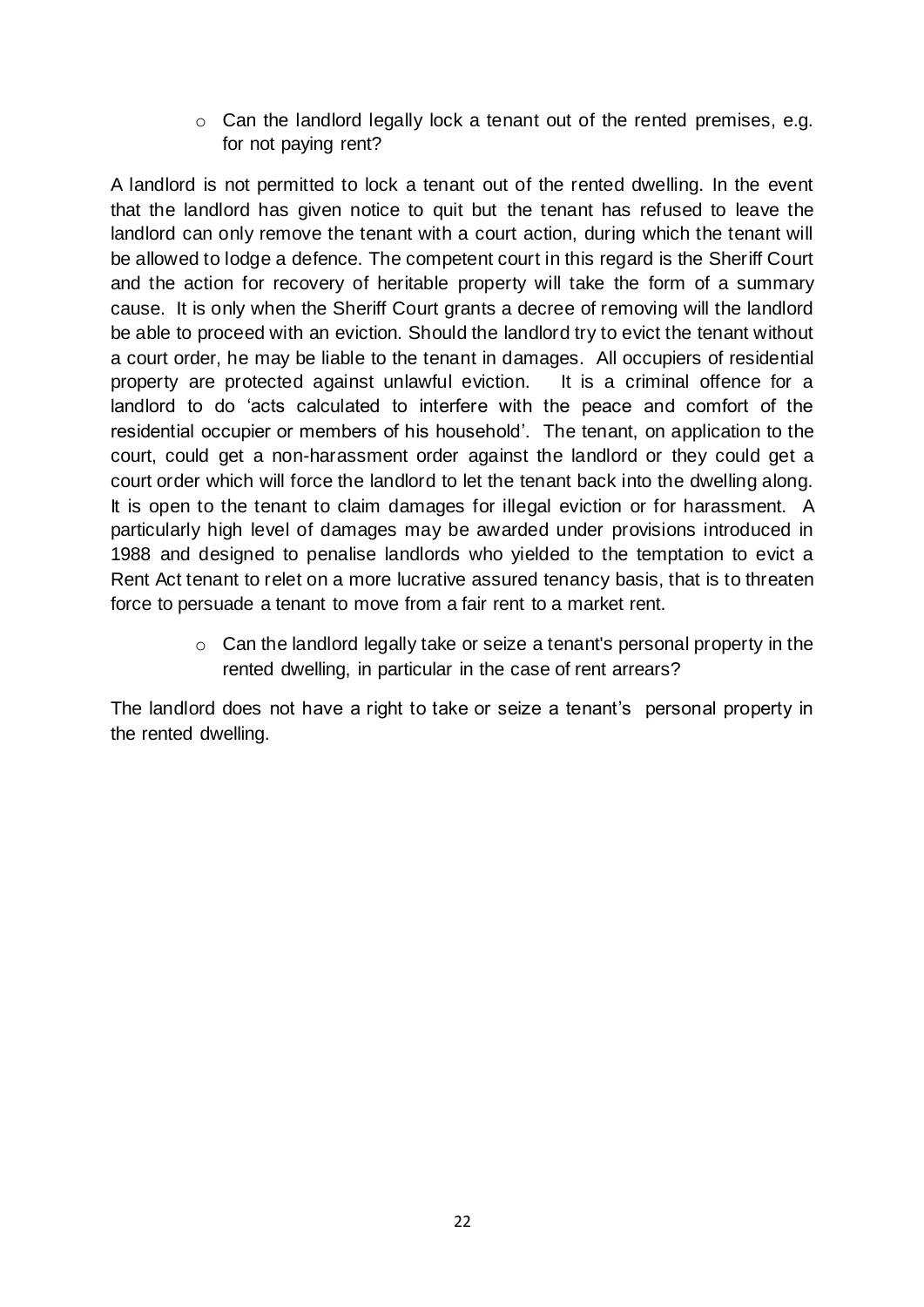### <span id="page-22-0"></span>**4. Ending the tenancy**

#### <span id="page-22-1"></span>**4.1. Termination by the tenant**

• Open ended contract (if existing): under what conditions and in what form may the tenant terminate the tenancy?

Where the tenant wishes to terminate the tenancy he must give the landlord valid notice to quit. Any notice of termination for tenancies of houses let for rent or other valuable consideration, whether by landlord or tenant, must be in writing and must be served not less than 4 weeks before the date on which it is to take effect. This minimum notice period applies to all residential tenancies regardless of whether the tenancy is an assured tenancy, a regulated tenancy or a Scottish secure tenanc y. Otherwise, the length of notice required from a tenant depends on the kind of tenancy that they have and the agreement reached between the parties. In the private sector, the tenancy agreement will usually specify how much notice is required and in most cases this will be one month. A tenant with an assured tenancy or a short assured tenancy with a fixed term of more than 3 months must give the landlord at least 40 days' notice.

Where the tenancy is a fixed term tenancy the tenant may leave on the expir ation date (the "ish"), but notice is required to the landlord as otherwise the tenancy will be renewed automatically via the process of tacit relocation. He is not allowed to terminate the tenancy unilaterally prior to the expiry date (the "ish") and any such action may cause the tenant to be liable in damages to the landlord and the tenant may be required to continue to pay rent for the duration of the term. The parties are at liberty to include a provision for early termination, a "break clause" for the benefit of the tenant in which case care is needed to comply with the terms of the notice, however this is more typical of commercial rather than residential leases.

 Under what circumstances may a tenant terminate a tenancy before the end of the rental term (e.g. unbearable neighbours; bad state of dwelling; moving for professional reasons)?

Parties are free to include an early termination or break clause. In the event that parties fail to include an early termination clause, they remain free to come to a mutual agreement which allows for termination prior to expiry of the term provided that a valid notice period is given. Where the tenancy is a fixed term tenancy the tenant is not allowed to terminate unilaterally the tenancy and any such action may cause the tenant to be liable in damages to the landlord and he may be required to continue to pay rent for the duration of the term. However, the tenant may terminate the tenancy where the landlord has breached his obligations. Where the tenant wishes to leave the tenancy upon expiry of the term, he must give notice to the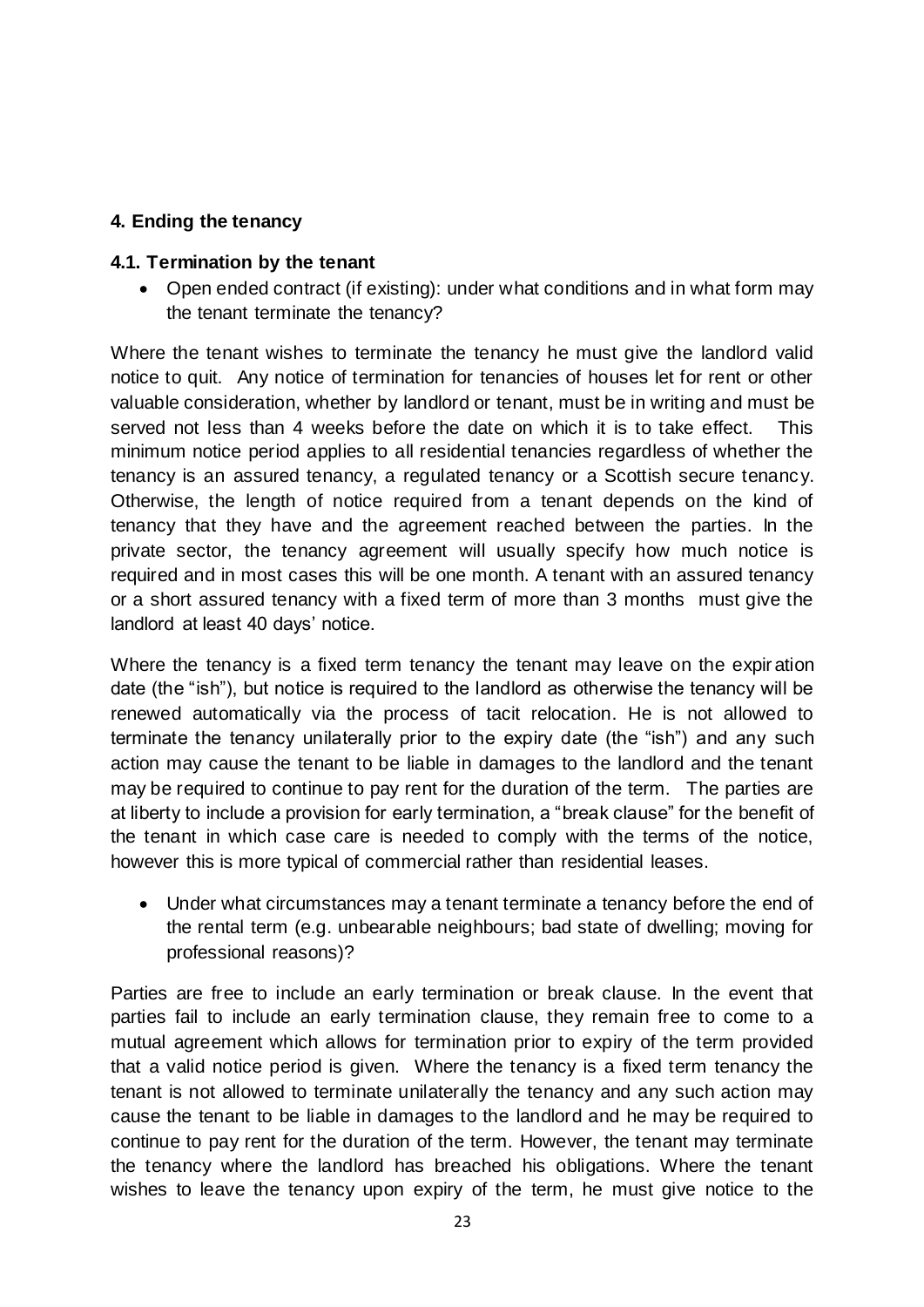landlord of at least 28 days. In the event that the tenant is seeking to bring about a termination due a breach of obligation by the landlord, the tenant must first notify the landlord of the failure in writing and give the landlord the opportunity to remedy the failure in a reasonable time. The landlord does not have a right to compensation where an early termination has been brought about in a manner which complies with the statutory notice requirements. It is only when the tenant deviates from the required procedure that a landlord may claim compensation.

 May the tenant leave before the end of the rental term if he or she finds a suitable replacement tenant?

Tenancies in the residential sector would rarely provide for the tenant to propose a replacement tenant for one who leaves but there is nothing to prevent a tenant finding a replacement he wants to assign to. This might be appropriate where a flat is taken by a group of students to avoid the problem that a notice by one joint tenant would end the tenancy of all the others. However, such clauses are rare and in general the landlord will find a replacement tenant without the previous tenant's assistance.

## <span id="page-23-0"></span>**4.2. Termination by the landlord**

- Open-ended contract (if existing): under what conditions and in what form may the landlord terminate the tenancy  $(=$  eviction) (e.g. the landlord needs the house for himself or wants to renovate and use it differently in the future)?
- Are there any defences available for the tenant against an eviction?
- Under what circumstances may the landlord terminate a tenancy before the end of the rental term?
- Are there any defences available for the tenant in that case?
- What happens if the tenant does not leave after the regular end of the tenancy or does not hand in (all) the keys of the dwelling?

The effect of a notice of termination depends very much on the sectoral allocation of the tenancy, the key division being between short assured tenancies and tenancies with full security - fully assured tenancies in the private sector and Scottish secure tenancies in the social sector. There is also a residual category of tenancies falling outside security regimes.

#### Short assured tenancy

A short assured tenancy requires a fixed contractual grant for a term of six months or more. The landlord will be able to terminate the tenancy at the end of the fixed term subject to three basic requirements. One is that the contractual term of the tenant has reached its ish. Second, any contractual regrant or tacit relocation must have ended. When the fixed period ends, the lease may state how it will continue (for example subject to monthly renewal) or it may be subject to tacit relocation (for example a tenancy for a year might roll over for another year), so the landlord will need to give sufficient notice to terminate these contractual rights. Third, the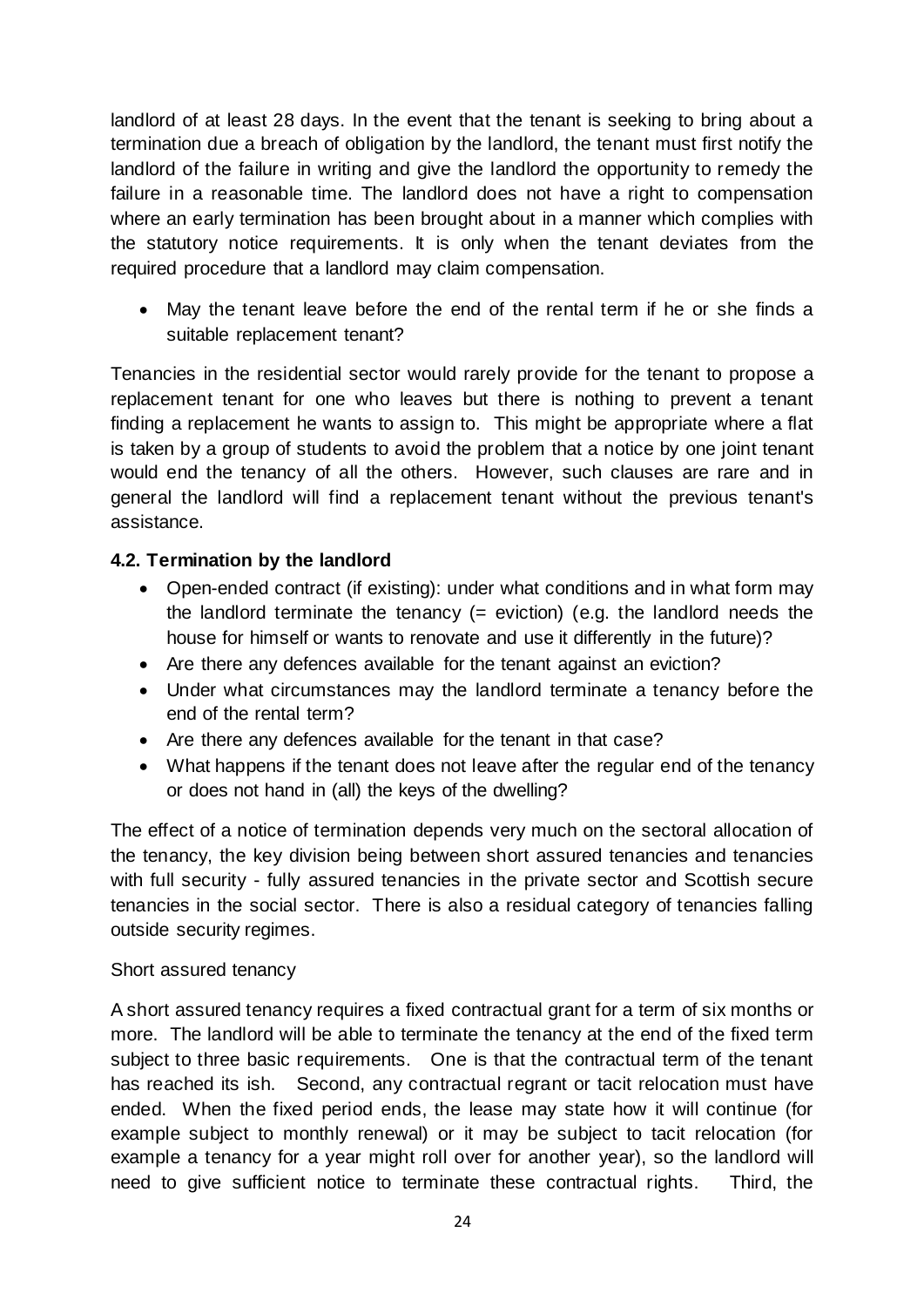landlord must give a statutory notice, which must be of two months duration and to expire on or after the ish. At the expiration of the notice the landlord may raise a possession action in the Sheriff Court and the Sheriff must make an order for possession. This ends the tenancy. The landlord can also terminate a short assured tenancy during any contractual period using most of the misconduct grounds for possession against an assured tenant, provided the tenancy allows this. The most common ground would be for rent arrears.

As noted above the landlord can terminate a short assured tenancy during any contractual period using most of the misconduct grounds for possession against an assured tenant, provided the tenancy allows this. Some of the grounds are mandatory grounds for recovery of possession.

In total there are seventeen grounds of possession of which all the grounds 2 and 8 - 17 are discretionary grounds and 1-7 are mandatory. Of these the mandatory ground 8 and the discretionary grounds 11-16 are based on the misconduct of the tenant. Where the landlord can establish that any of the grounds for possession from 1 to 8 exists then the sheriff must give back possession to the landlord. As such these grounds are termed mandatory grounds of possession. Where grounds  $1 - 5$  are raised the tenant must have been given written notice setting out that possession might be required under the ground at issue, this is the 'usual notice requirement' however with grounds 1 and 2 the sheriff has discretion to dispense with the notice requirement where it is reasonable to do so. Amongst the mandatory grounds of possession are where occupancy required by landlord, mortgage default, redevelopment etc. In the case of discretionary grounds the Sheriff is not to grant an order for possession unless he considers it reasonable to do so. In this manner the sheriff has discretion to delay an order of possession or to adjourn proceedings etc.

The tenant must be given notice of the proceedings for possession and this notice must state the relevant ground as well as giving any relevant information. In relation to grounds 1,2,5,6,7,9 and 17 two months notice is required and in all other cases the period of notice is two weeks. The Sheriff also has power to dispense with notice in some situations. Therefore when a landlord is seeking to terminate a contractual tenancy he must serve two notices, a notice to quit which will bring the term of the lease to an end and will prevent tacit relocation and a second notice informing the tenant of the landlord's intention to raise proceedings for recovery of possession. Where a sub-tenancy is in operation then termination by the head landlord of the tenancy will cause the sub-tenant to take the place of the head tenant.

#### Scottish secure tenancy

A Scottish secure tenancy can only be terminated in a limited number of circumstances. These include termination by agreement, termination following abandonment, where the landlord obtains a court order for recovery of possession or if the tenancy is converted to a short Scottish secure tenancy. When seeking to terminate the tenancy the landlord must give the tenant written notice setting out the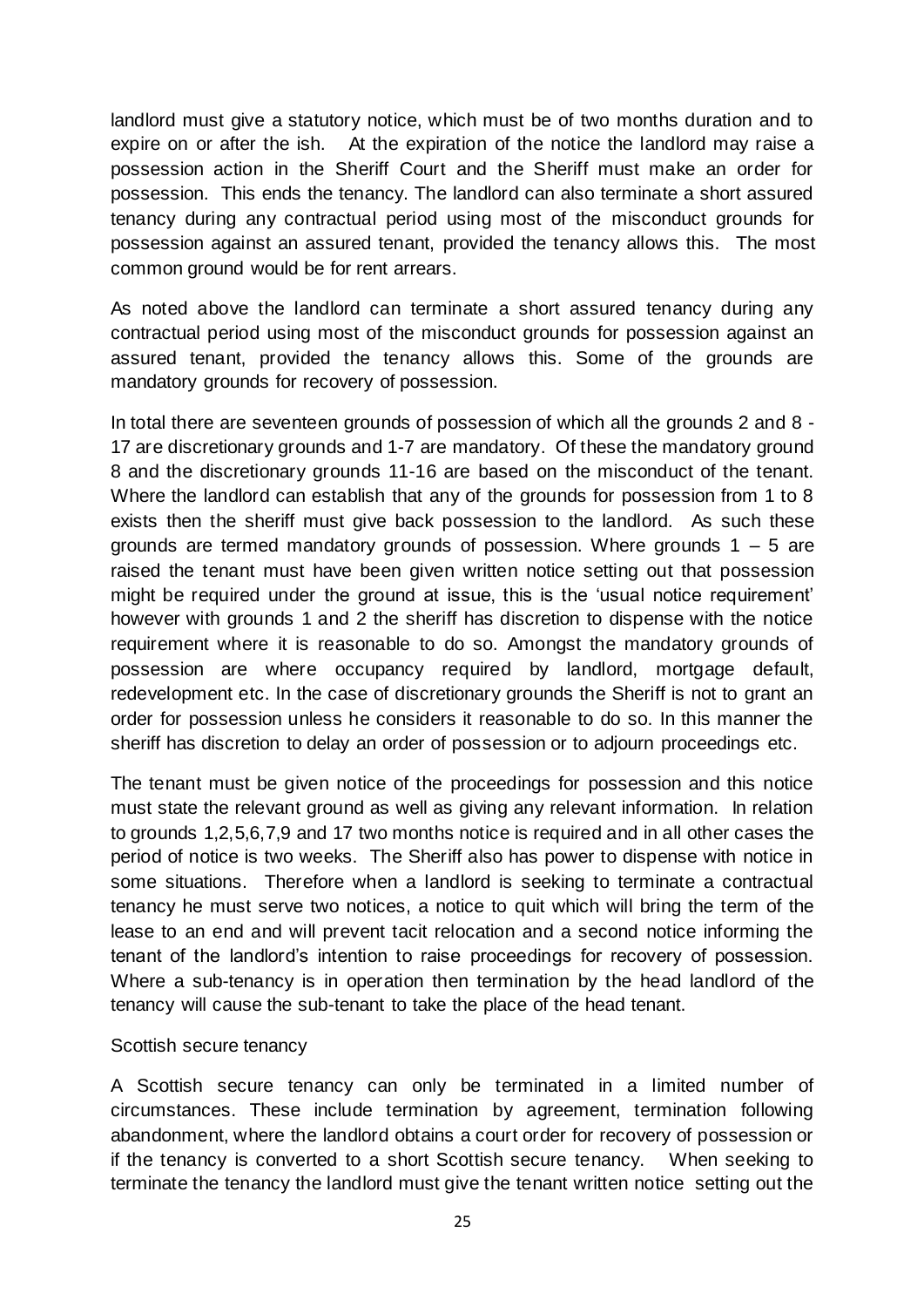ground of termination as well as the date from which the landlord may bring proceedings for recovery of possession. A minimum notice period of four weeks is required and the date set in the notice cannot be earlier than the date on which the tenancy would have been brought to an end by a notice to quit had it not been a Scottish secure tenancy. In addition, the landlord is required to serve notice on any qualifying occupier. Before serving this notice the landlord is required to make such inquiries as may be necessary to establish so far as is reasonably practicable whether there are any qualifying occupiers of the house and, if so, their identities. Where a qualifying occupier applies to the court to be 'sisted' as a party to proceedings for recovery of possession, the court must grant the application. A notice will cease to have effect if it is not used within six months or if the landlord has withdrawn it before then.

Special provisions apply to action on the basis of rent arrears, the commonest action raised. There is considerable case law about how sheriffs should exercise their discretion. Changes were made in August 2012. Where a suspended possession order is made on the basis of rent arrears the tenancy ends only if possession is obtained and the order should include a period of time for which the order has effect. The landlord must follow a pre-action procedure before raising the action: the tenant should be given full information and advice and must attempt to agree a plan for future payments. Proceedings should not be raised while the tenant is applying for housing benefit or taking other reasonable steps to clear arrears. The landlord must confirm compliance before raising proceedings.

Just as with the short assured tenancy there are a number of statutory grounds of possession, some of which are discretionary and others mandatory. Under grounds 1-7 and ground 15 the court has power to adjourn proceedings with or without imposing conditions as to the payment of outstanding rent or otherwise.

McAllister characterizes grounds  $1 - 7$  as conduct grounds which are employed when the tenant is at fault. When such grounds are raised there is no requirement that other accommodation will be available to the tenant but the court must be satisfied that it is reasonable to make the order. In this sense the Sheriff has discretion to refuse to grant an order for possession even where the ground of termination exists should the Court consider that the landlord did not act reasonably.

Throughout this stage the onus is on the landlord to show that the ground in question exists and also that it is reasonable for the tenant to be evicted even if the tenant does not defend. McAllister characterizes grounds 8 – 15 as management grounds as they may arise regardless of the actions of the tenant nevertheless there remains a good reason for him to move out. In all cases, before granting an order for possession the court must be satisfied that suitable alternative accommodation is available to the tenant. With respect to ground 15, it is necessary for the court to be satisfied that it is reasonable to make an order for possession and also that suitable alternative accommodation is available elsewhere.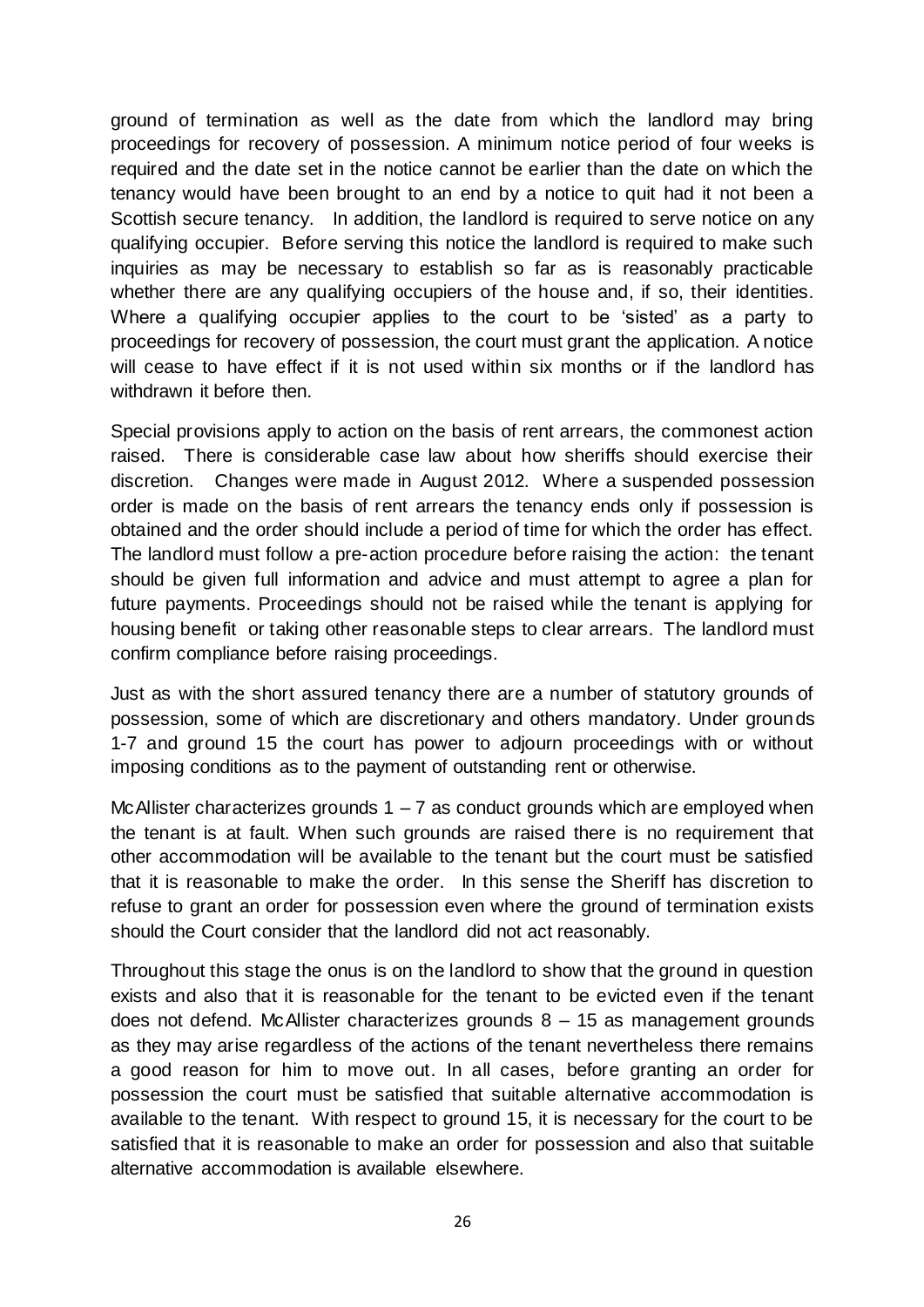## <span id="page-26-0"></span>**4.3. Return of the deposit**

- Within what timeframe and under what conditions does the landlord have to return the tenant's security deposit?
- What deductions can the landlord make from the security deposit?
	- $\circ$  In the case of a furnished dwelling: may the landlord make a deduction for damages due to the ordinary use of furniture?

At the end of the tenancy the landlord must apply to the tenancy deposit scheme for repayment of the deposit. Where the landlord seeks to make deductions from the deposit, he must include details of those deductions and state the amount of deposit to be returned in the application. The tenant is then contacted by the tenancy deposit scheme and given the opportunity to agree or disagree with the amount of the deposit to be returned. Where the tenant confirms the amount to be returned is correct he will receive the deposit within five working days. In the situation that the tenant does not agree with the amount of the deposit to be returned he may apply to the dispute resolution process. This involves an independent adjudicator making a decision based upon the evidence submitted during the dispute resolution process. Should either party be unhappy with the decision of the adjudicator they may apply for a review after which the decision will be final.

# <span id="page-26-1"></span>**4.4. Adjudicating a dispute**

- In what forum are tenancy cases typically adjudicated?
	- o Are there specialized courts for adjudication of tenancy disputes?

Jurisdiction over tenancy law disputes is determined by the nature of the tenancy and also the nature of the dispute however in all cases the Scottish Courts may be called upon to determine the issue. The general civil court system comprises the Court of Session and the Sheriff Court. The Court of Session is the supreme civil court in Scotland, based in Edinburgh. The Court of Session is both a court at first instance for initial consideration of cases and the court of appeal for most civil matters. It is only at the Court of Session that judicial review of decisions by administrative authorities can be heard. The Sheriff Court is the local court and there are 49 sheriff courts across Scotland which deal with the majority of civil cases, including eviction cases etc. Certain matters have been taken out of the hands of the civil courts and devolved to specialist tenancy bodies, of which the Private Rented Housing Panel is the prime example. The Panel provide mediation services to tenants of the private rented sector in cases relating to the landlord's repairing obligations and also certain disputes concerning the setting of rent. In the social and public rented sector the courts remain the primary dispute resolution mechanism however the Scottish Housing Regulator plays a role in ensuring landlords abide by their legal obligations.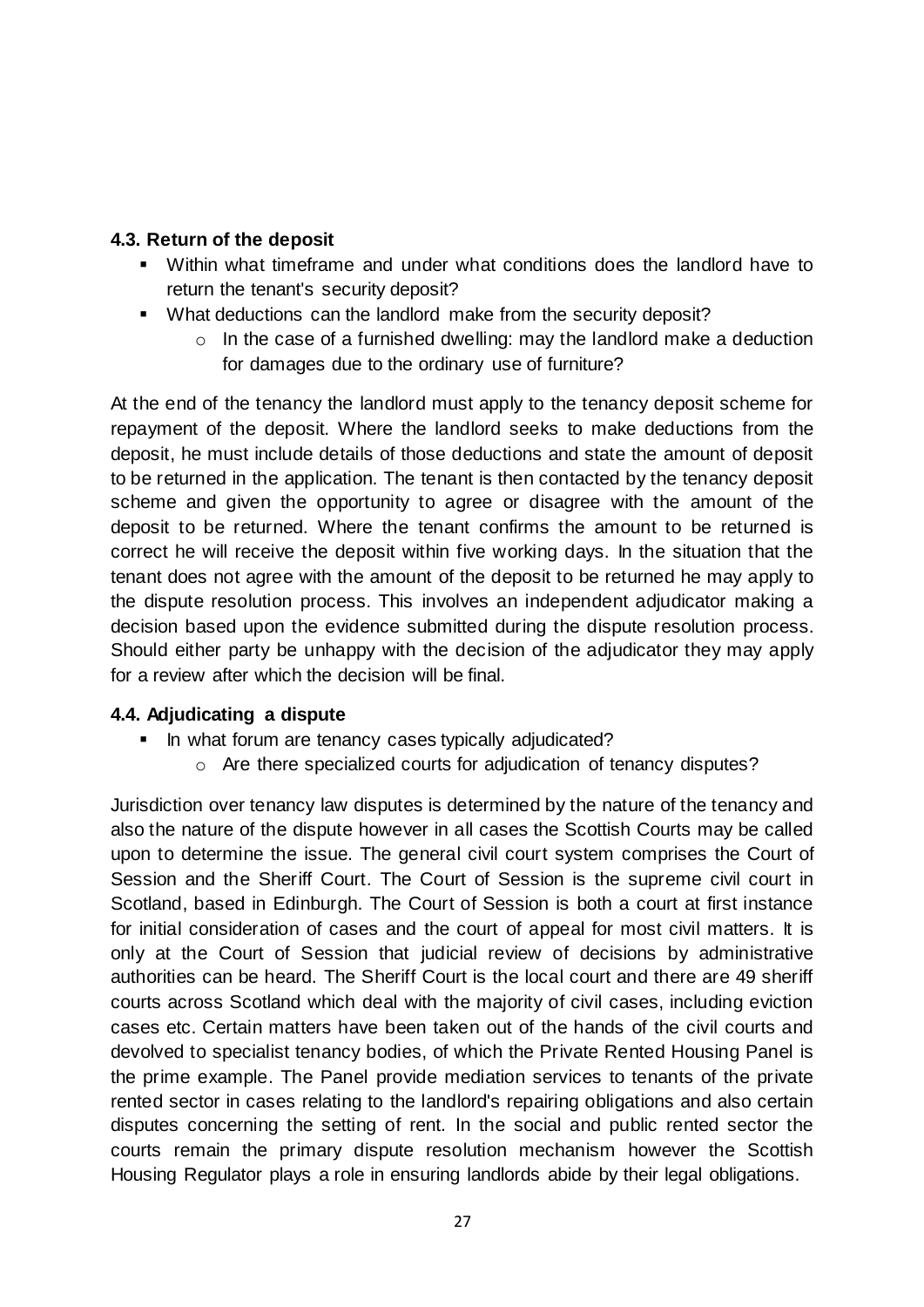- 5. Additional information
	- How does a prospective tenant proceed in order to get social or subsidized housing (e.g. dwellings offered by housing associations, municipalities, public bodies etc.) or housing allowances?

The normal means of access to this sector (housing with a public task) would be by registration on a housing waiting list, though the wait may be substantial given the under investment in social housing stock over the years, though it may be shortened considerably by scoring highly in the points allocation process. People judged to be unintentionally homeless will have priority in seeking permanent accommodation. Some housing associations may also advertise the availability of accommodation. When a person reaches the top of the waiting list, an offer of accommodation will be made by a social landlord. The scope for negotiation is limited to the extent that it is permitted to reject offers and the extent to which the accommodation offered is unsuitable.

Are legal aid services available in the area of tenancy law?

. A scheme of civil legal assistance is available to support persons obtaining legal advice or taking their case to court. This support may completely cover the legal costs or the applicant may have to make a contribution towards it. This support is available for claims concerning housing matters such as rent or mortgage arrears, repairs and eviction. There are two forms of support available; advice and assistance and civil legal aid. Under the former, financial assistance is provided and advice from a solicitor on any matter of Scots law, civil or criminal. In order to avail himself of this support an applicant must demonstrate a financial need which will be ascertained from the income and capital status of the applicant. Where the applicant or his partner is in receipt of income support, or Income-based jobseeker's allowance or Income-related employment and support allowance he will qualify for advice and assistance on the income threshold but he must then qualify on capital in order to receive assistance.

In addition to advice and assistance there is civil legal aid. This is a financial support for meeting legal costs including preparation work, the hearing and funding for advocates and experts if needed. A solicitor cannot represent an applicant in court under legal aid for cases relating to small claims of less than £3,000, unless the claim involves personal, injury and some actions relating to bankruptcy. In order to receive legal aid the applicant must qualify financially, have a legal basis for their case (called "probable cause") and it must be reasonable to use public funds to support the case. Depending on their financial status a party may have their legal costs met entirely or they will be required to make a contribution. Where the applicant or their partner is in receipt of income support, or Income-based jobseeker's allowance or Income-related employment and support allowance they will qualify for advice and assistance on the income threshold but they must then qualify on capital in order to receive assistance.